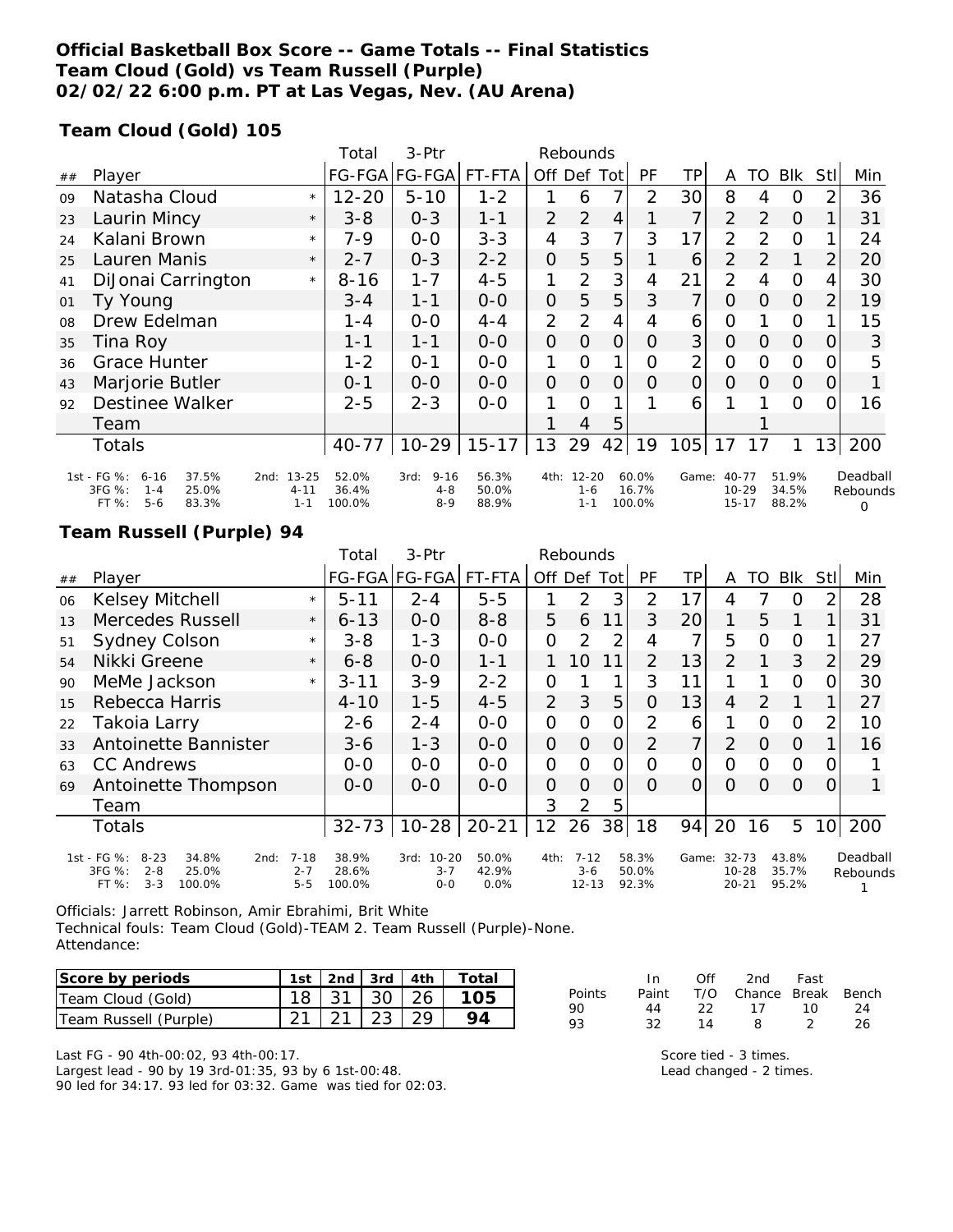# **Team Cloud (Gold) vs Team Russell (Purple) 02/02/22 6:00 p.m. PT at Las Vegas, Nev. (AU Arena) 1st PERIOD Play-by-Play (Page 1)**

| HOME TEAM: Team Russell (Purple)      | Time  | Score             |                | Margin VISITORS: Team Cloud (Gold)                               |
|---------------------------------------|-------|-------------------|----------------|------------------------------------------------------------------|
| MISSED JUMPER by Mercedes Russell     | 09:42 |                   |                |                                                                  |
| REBOUND (OFF) by Mercedes Russell     | 09:42 |                   |                |                                                                  |
| MISSED 3 PTR by MeMe Jackson          | 09:35 |                   |                | REBOUND (DEF) by (TEAM)                                          |
|                                       | 09:18 | $0 - 2$           | V <sub>2</sub> | GOOD! LAYUP by Natasha Cloud [PNT]                               |
|                                       | 09:18 |                   |                | ASSIST by Kalani Brown                                           |
| TURNOVR by MeMe Jackson               | 09:06 |                   |                |                                                                  |
|                                       | 09:05 |                   |                | STEAL by DiJonai Carrington                                      |
| REBOUND (DEF) by Nikki Greene         | 09:01 |                   |                | MISSED LAYUP by DiJonai Carrington                               |
| MISSED JUMPER by Mercedes Russell     | 08:50 |                   |                | REBOUND (DEF) by DiJonai Carrington                              |
| REBOUND (DEF) by Nikki Greene         | 08:38 |                   |                | MISSED JUMPER by Natasha Cloud                                   |
| GOOD! LAYUP by Mercedes Russell [PNT] | 08:29 | $2 - 2$           | T <sub>1</sub> |                                                                  |
| ASSIST by Sydney Colson               | 08:29 |                   |                |                                                                  |
| REBOUND (DEF) by Kelsey Mitchell      | 08:16 |                   |                | MISSED 3 PTR by Lauren Manis                                     |
| <b>TURNOVR by Kelsey Mitchell</b>     | 08:01 |                   |                |                                                                  |
| FOUL by MeMe Jackson (P1T1)           | 07:50 | $2 - 3$           | V 1            | GOOD! FT SHOT by Kalani Brown                                    |
|                                       | 07:50 | $2 - 4$           | V <sub>2</sub> | GOOD! FT SHOT by Kalani Brown                                    |
|                                       |       | <i>07:50 S 24</i> |                |                                                                  |
|                                       |       |                   |                |                                                                  |
| MISSED 3 PTR by Sydney Colson         | 07:41 |                   |                | REBOUND (DEF) by Natasha Cloud                                   |
|                                       | 07:31 |                   |                | TURNOVR by DiJonai Carrington                                    |
| SUB IN: Rebecca Harris                | 07:31 |                   |                |                                                                  |
| SUB OUT: Sydney Colson                | 07:31 |                   |                |                                                                  |
| MISSED JUMPER by Kelsey Mitchell      | 07:18 |                   |                |                                                                  |
| REBOUND (OFF) by Kelsey Mitchell      | 07:18 |                   |                |                                                                  |
| MISSED 3 PTR by MeMe Jackson          | 07:12 |                   |                | REBOUND (DEF) by Natasha Cloud                                   |
|                                       | 07:02 | $2 - 6$           | V <sub>4</sub> | GOOD! LAYUP by Kalani Brown [PNT]                                |
|                                       | 07:02 |                   |                | ASSIST by Natasha Cloud                                          |
| GOOD! FT SHOT by Mercedes Russell     | 06:51 | $3 - 6$           | V <sub>3</sub> | FOUL by Laurin Mincy (P1T1)                                      |
| GOOD! FT SHOT by Mercedes Russell     | 06:51 | $4 - 6$           | V <sub>2</sub> |                                                                  |
|                                       |       | 06:51 S 13        |                |                                                                  |
| FOUL by MeMe Jackson (P2T2)           | 06:35 |                   |                |                                                                  |
| SUB IN: Antoinette Bannister          | 06:35 |                   |                |                                                                  |
| SUB OUT: MeMe Jackson                 | 06:35 |                   |                |                                                                  |
|                                       |       | 06:35 P 41        |                |                                                                  |
| FOUL by Antoinette Bannister (P1T3)   | 06:31 |                   |                |                                                                  |
|                                       |       | 06:31 P 24        |                |                                                                  |
|                                       |       |                   |                |                                                                  |
|                                       | 06:20 | $4 - 8$           | V <sub>4</sub> | GOOD! LAYUP by Lauren Manis [PNT]                                |
|                                       | 06:20 |                   |                | ASSIST by Natasha Cloud                                          |
| GOOD! LAYUP by Nikki Greene [PNT]     | 06:10 | $6 - 8$           | V <sub>2</sub> |                                                                  |
| <b>ASSIST by Rebecca Harris</b>       | 06:10 |                   |                |                                                                  |
| <b>BLOCK by Mercedes Russell</b>      | 06:02 |                   |                | MISSED JUMPER by Lauren Manis                                    |
| REBOUND (DEF) by Nikki Greene         | 05:59 |                   |                |                                                                  |
| TURNOVR by Kelsey Mitchell            | 05:51 |                   |                |                                                                  |
|                                       | 05:50 |                   |                |                                                                  |
|                                       |       |                   |                | STEAL by DiJonai Carrington                                      |
| FOUL by Antoinette Bannister (P2T4)   | 05:46 | $6 - 9$           | V <sub>3</sub> | GOOD! FT SHOT by DiJonai Carrington                              |
|                                       |       |                   |                |                                                                  |
| REBOUND (DEF) by Mercedes Russell     | 05:46 |                   |                | MISSED FT SHOT by DiJonai Carrington<br>SUB IN : Destinee Walker |
| SUB IN: Takoia Larry                  | 05:46 |                   |                |                                                                  |
| SUB OUT: Nikki Greene                 | 05:46 |                   |                | SUB IN : Drew Edelman                                            |
|                                       | 05:46 |                   |                | SUB OUT: Kalani Brown                                            |
|                                       | 05:46 |                   |                | SUB OUT: Laurin Mincy                                            |
|                                       |       | 05:46 S 41        |                |                                                                  |
| MISSED JUMPER by Mercedes Russell     | 05:40 |                   |                | REBOUND (DEF) by Lauren Manis                                    |
| REBOUND (DEF) by Rebecca Harris       | 05:31 |                   |                | MISSED LAYUP by Lauren Manis                                     |
| MISSED JUMPER by Kelsey Mitchell      | 05:20 |                   |                | REBOUND (DEF) by Natasha Cloud                                   |
|                                       | 04:58 | $6 - 11$          | V <sub>5</sub> | GOOD! JUMPER by Natasha Cloud                                    |
| GOOD! 3 PTR by Takoia Larry           | 04:43 | $9 - 11$          | V <sub>2</sub> |                                                                  |
| <b>ASSIST by Kelsey Mitchell</b>      | 04:43 |                   |                |                                                                  |
| REBOUND (DEF) by Rebecca Harris       | 04:16 |                   |                | MISSED 3 PTR by DiJonai Carrington                               |
|                                       | 04:05 |                   |                | FOUL by Natasha Cloud (P1T2)                                     |
| TIMEOUT MEDIA                         | 04:05 |                   |                |                                                                  |
|                                       | 04:05 |                   |                | SUB IN: Laurin Mincy                                             |
|                                       | 04:05 |                   |                |                                                                  |
|                                       |       |                   |                | SUB IN: Ty Young                                                 |
|                                       | 04:05 |                   |                | SUB OUT: Drew Edelman                                            |
|                                       | 04:05 | <i>04:05 P 06</i> |                | SUB OUT: Lauren Manis                                            |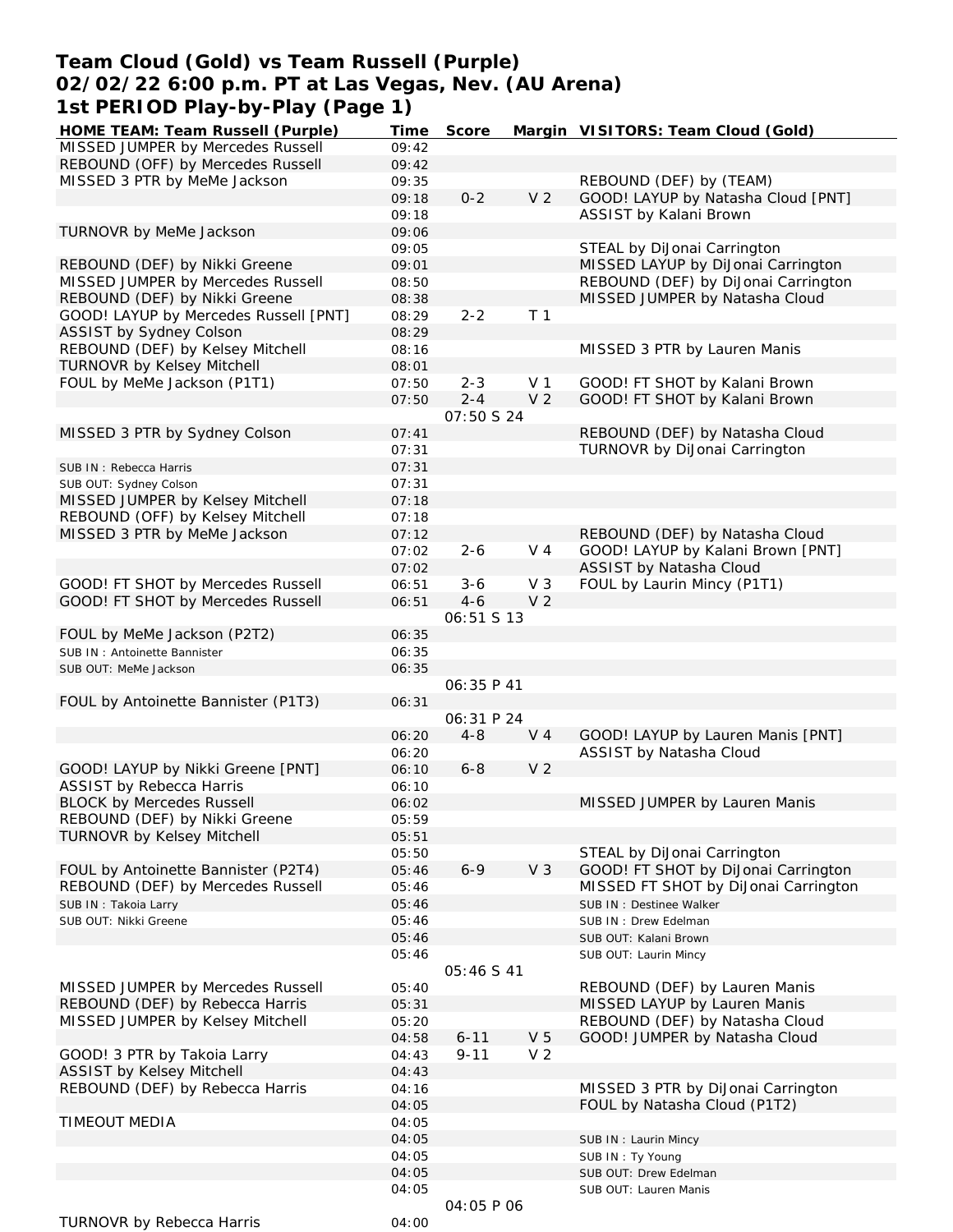# **Team Cloud (Gold) vs Team Russell (Purple) 02/02/22 6:00 p.m. PT at Las Vegas, Nev. (AU Arena) 1st PERIOD Play-by-Play (Page 2)**

| HOME TEAM: Team Russell (Purple)         | Time  | Score      |                | Margin VISITORS: Team Cloud (Gold)      |
|------------------------------------------|-------|------------|----------------|-----------------------------------------|
|                                          | 03:59 |            |                | STEAL by Laurin Mincy                   |
|                                          | 03:56 |            |                | FOUL by DiJonai Carrington (P1T3)       |
|                                          | 03:56 |            |                | <b>TIMEOUT MEDIA</b>                    |
|                                          | 03:56 |            |                | TURNOVR by DiJonai Carrington           |
| MISSED 3 PTR by Takoia Larry             | 03:52 |            |                |                                         |
| REBOUND (OFF) by Mercedes Russell        | 03:52 |            |                |                                         |
| GOOD! LAYUP by Antoinette Bannister [PNT | 03:43 | $11 - 11$  | T <sub>2</sub> |                                         |
|                                          | 03:26 | $11 - 13$  | V <sub>2</sub> |                                         |
|                                          |       |            | T <sub>3</sub> | GOOD! LAYUP by DiJonai Carrington [PNT] |
| GOOD! JUMPER by Mercedes Russell         | 03:13 | $13 - 13$  |                |                                         |
| ASSIST by Takoia Larry                   | 03:13 |            |                |                                         |
| REBOUND (DEF) by Mercedes Russell        | 03:00 |            |                | MISSED LAYUP by DiJonai Carrington      |
| GOOD! 3 PTR by Kelsey Mitchell           | 02:48 | $16 - 13$  | H 3            |                                         |
|                                          | 02:29 |            |                | MISSED LAYUP by Drew Edelman            |
|                                          | 02:29 |            |                | REBOUND (OFF) by Drew Edelman           |
| FOUL by Mercedes Russell (P1T5)          | 02:22 | $16 - 14$  | H <sub>2</sub> | GOOD! FT SHOT by Drew Edelman           |
|                                          | 02:22 | $16 - 15$  | H <sub>1</sub> | GOOD! FT SHOT by Drew Edelman           |
| SUB IN: Sydney Colson                    | 02:22 |            |                | SUB IN : Marjorie Butler                |
| SUB IN: Nikki Greene                     | 02:22 |            |                | SUB IN: Drew Edelman                    |
| SUB OUT: Mercedes Russell                | 02:22 |            |                | SUB OUT: DiJonai Carrington             |
| SUB OUT: Kelsey Mitchell                 | 02:22 |            |                | SUB OUT: Natasha Cloud                  |
|                                          |       | 02:22 P 08 |                |                                         |
| MISSED LAYUP by Sydney Colson            | 02:14 |            |                |                                         |
|                                          |       |            |                |                                         |
| REBOUND (OFF) by Nikki Greene            | 02:14 |            |                |                                         |
| MISSED LAYUP by Nikki Greene             | 02:10 |            |                | REBOUND (DEF) by Laurin Mincy           |
| REBOUND (DEF) by (TEAM)                  | 02:00 |            |                | MISSED 3 PTR by Laurin Mincy            |
|                                          | 01:57 |            |                | SUB IN: Kalani Brown                    |
|                                          | 01:57 |            |                | SUB OUT: Drew Edelman                   |
| GOOD! LAYUP by Nikki Greene [PNT]        | 01:43 | $18 - 15$  | H 3            |                                         |
| ASSIST by Antoinette Bannister           | 01:43 |            |                |                                         |
|                                          | 01:35 |            |                | MISSED JUMPER by Marjorie Butler        |
|                                          | 01:35 |            |                | REBOUND (OFF) by Kalani Brown           |
|                                          | 01:32 |            |                | TURNOVR by Kalani Brown                 |
| STEAL by Takoia Larry                    | 01:31 |            |                |                                         |
| MISSED 3 PTR by Rebecca Harris           | 01:27 |            |                | REBOUND (DEF) by Ty Young               |
|                                          | 01:11 |            |                | TURNOVR by Laurin Mincy                 |
| STEAL by Takoia Larry                    | 01:10 |            |                |                                         |
| MISSED LAYUP by Takoia Larry             |       |            |                | REBOUND (DEF) by Ty Young               |
|                                          | 01:06 |            |                |                                         |
|                                          | 00:59 |            |                | TIMEOUT 30sec                           |
| SUB IN : MeMe Jackson                    | 00:59 |            |                | SUB IN: Natasha Cloud                   |
| SUB OUT: Takoia Larry                    | 00:59 |            |                | SUB OUT: Marjorie Butler                |
|                                          | 00:55 |            |                | TURNOVR by Natasha Cloud                |
| STEAL by Antoinette Bannister            | 00:54 |            |                |                                         |
| GOOD! LAYUP by Nikki Greene [PNT]        | 00:48 | $20 - 15$  | H 5            |                                         |
| ASSIST by Antoinette Bannister           | 00:48 |            |                |                                         |
| GOOD! FT SHOT by Nikki Greene            | 00:48 | $21 - 15$  | H 6            | FOUL by Ty Young (P1T4)                 |
|                                          |       | 00:48 S 54 |                |                                         |
|                                          | 00:39 |            |                | TURNOVR by Natasha Cloud                |
| MISSED JUMPER by Rebecca Harris          | 00:22 |            |                | REBOUND (DEF) by Kalani Brown           |
|                                          | 00:10 | $21 - 18$  | H 3            | GOOD! 3 PTR by Natasha Cloud            |
| MISSED 3 PTR by Antoinette Bannister     |       |            |                |                                         |
|                                          | 00:02 |            |                |                                         |
| REBOUND (OFF) by Rebecca Harris          | 00:02 |            |                |                                         |

# Team Russell (Purple) 21, Team Cloud (Gold) 18

|                                              | In In | Off. | 2nd   | Fast             |                        |
|----------------------------------------------|-------|------|-------|------------------|------------------------|
| 1st period-only Paint T/O Chance Break Bench |       |      |       |                  |                        |
| Team Cloud (Gold) 8                          |       |      | 3 2 0 |                  | Score tied - 3 times.  |
| Team Russell (Purple) 10                     |       |      | 5 2   | $\left( \right)$ | Lead changed - 1 time. |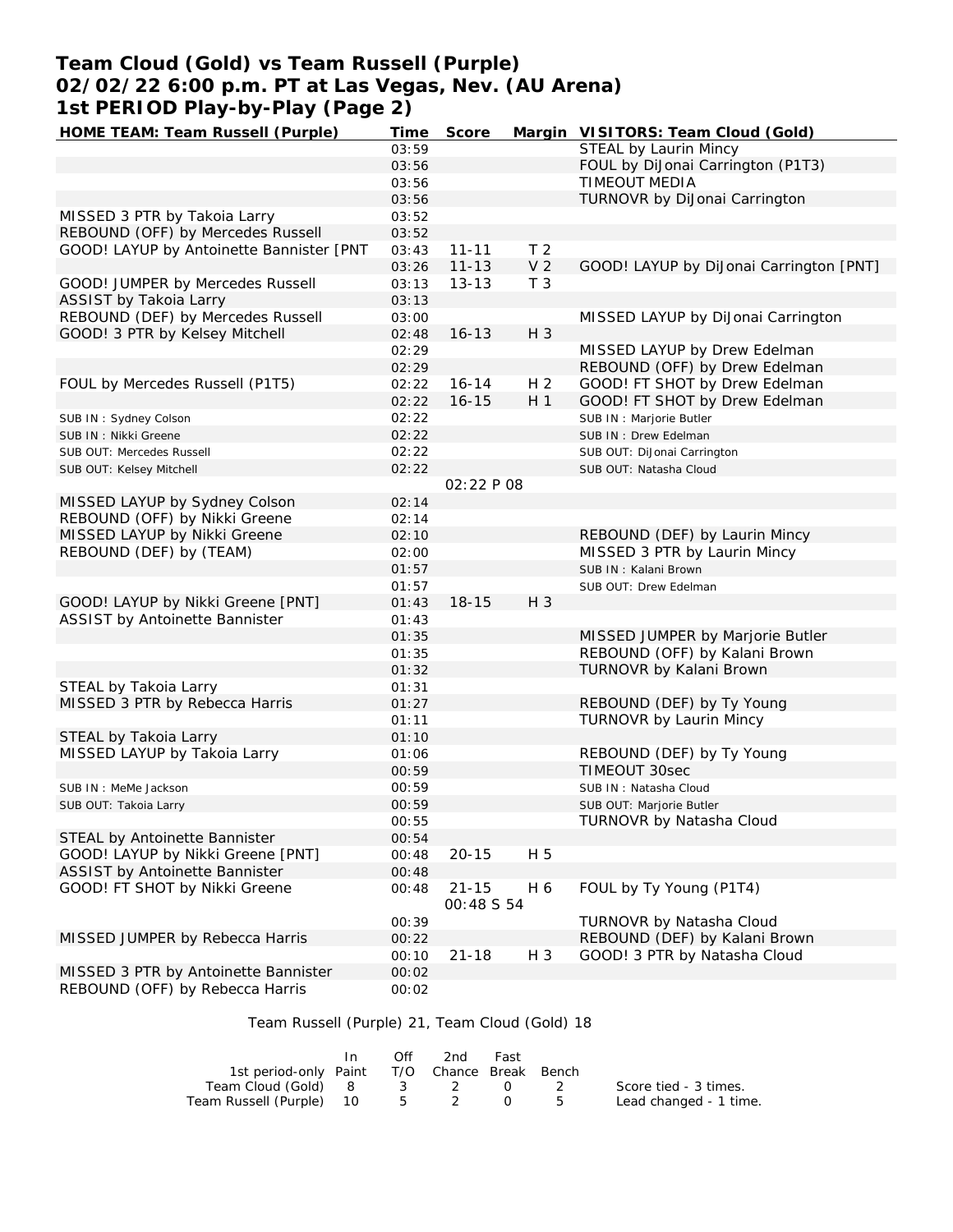# **Team Cloud (Gold) vs Team Russell (Purple) 02/02/22 6:00 p.m. PT at Las Vegas, Nev. (AU Arena) 2nd PERIOD Play-by-Play (Page 1)**

| HOME TEAM: Team Russell (Purple)     | Time  | Score      |                | Margin VISITORS: Team Cloud (Gold)      |
|--------------------------------------|-------|------------|----------------|-----------------------------------------|
| SUB IN: Antoinette Bannister         | 10:00 |            |                | SUB IN: Ty Young                        |
| SUB IN: Rebecca Harris               | 10:00 |            |                | SUB OUT: Lauren Manis                   |
| SUB OUT: Mercedes Russell            | 10:00 |            |                |                                         |
| SUB OUT: Kelsey Mitchell             | 10:00 |            |                |                                         |
|                                      | 09:44 |            |                | MISSED LAYUP by Kalani Brown            |
|                                      | 09:44 |            |                | REBOUND (OFF) by Kalani Brown           |
|                                      | 09:41 | $21 - 20$  | H <sub>1</sub> | GOOD! TIP-IN by Kalani Brown [PNT]      |
|                                      |       |            |                |                                         |
| MISSED 3 PTR by MeMe Jackson         | 09:23 |            |                | REBOUND (DEF) by Ty Young               |
|                                      | 09:13 |            |                | MISSED JUMPER by Natasha Cloud          |
|                                      | 09:13 |            |                | REBOUND (OFF) by Natasha Cloud          |
|                                      | 09:08 | $21 - 22$  | V <sub>1</sub> | GOOD! LAYUP by Laurin Mincy [PNT]       |
|                                      | 09:08 |            |                | ASSIST by Natasha Cloud                 |
| MISSED JUMPER by Sydney Colson       | 08:58 |            |                | REBOUND (DEF) by Ty Young               |
| REBOUND (DEF) by Nikki Greene        | 08:49 |            |                | MISSED 3 PTR by DiJonai Carrington      |
| MISSED 3 PTR by Rebecca Harris       | 08:36 |            |                | REBOUND (DEF) by Ty Young               |
|                                      | 08:27 | $21 - 24$  | V <sub>3</sub> | GOOD! LAYUP by DiJonai Carrington [PNT] |
|                                      | 08:27 |            |                | ASSIST by Natasha Cloud                 |
| MISSED 3 PTR by MeMe Jackson         | 08:07 |            |                | REBOUND (DEF) by Kalani Brown           |
| <b>BLOCK by Nikki Greene</b>         | 07:52 |            |                | MISSED LAYUP by Kalani Brown            |
| REBOUND (DEF) by Nikki Greene        | 07:49 |            |                |                                         |
|                                      |       |            |                |                                         |
| MISSED 3 PTR by Antoinette Bannister | 07:46 |            |                | REBOUND (DEF) by DiJonai Carrington     |
|                                      | 07:39 | $21 - 27$  | V 6            | GOOD! 3 PTR by DiJonai Carrington       |
| TIMEOUT 30sec                        | 07:30 |            |                |                                         |
| SUB IN: Mercedes Russell             | 07:30 |            |                |                                         |
| SUB IN: Kelsey Mitchell              | 07:30 |            |                |                                         |
| SUB OUT: Antoinette Bannister        | 07:30 |            |                |                                         |
| SUB OUT: Nikki Greene                | 07:30 |            |                |                                         |
| GOOD! 3 PTR by Kelsey Mitchell       | 07:16 | $24 - 27$  | V <sub>3</sub> |                                         |
| <b>ASSIST by Mercedes Russell</b>    | 07:16 |            |                |                                         |
|                                      | 07:00 | $24 - 29$  | V <sub>5</sub> | GOOD! LAYUP by DiJonai Carrington [PNT] |
|                                      | 07:00 |            |                | ASSIST by Natasha Cloud                 |
| MISSED JUMPER by MeMe Jackson        | 06:48 |            |                | REBOUND (DEF) by Natasha Cloud          |
|                                      |       |            | V 7            | GOOD! LAYUP by Natasha Cloud [PNT]      |
|                                      | 06:38 | $24 - 31$  |                |                                         |
| MISSED LAYUP by Rebecca Harris       | 06:29 |            |                |                                         |
| REBOUND (OFF) by Mercedes Russell    | 06:29 |            |                |                                         |
| GOOD! FT SHOT by Mercedes Russell    | 06:27 | $25 - 31$  | V6             | FOUL by Kalani Brown (P1T5)             |
| GOOD! FT SHOT by Mercedes Russell    | 06:27 | $26 - 31$  | V <sub>5</sub> |                                         |
|                                      |       | 06:27 S 13 |                |                                         |
|                                      | 06:17 | $26 - 33$  | V 7            | GOOD! JUMPER by Ty Young                |
|                                      | 06:17 |            |                | ASSIST by Natasha Cloud                 |
| TURNOVR by Kelsey Mitchell           | 06:04 |            |                |                                         |
|                                      | 06:03 |            |                | STEAL by Ty Young                       |
|                                      | 05:59 |            |                | MISSED 3 PTR by DiJonai Carrington      |
|                                      | 05:59 |            |                | REBOUND (OFF) by Laurin Mincy           |
|                                      | 05:43 | $26 - 35$  | V <sub>9</sub> | GOOD! LAYUP by Natasha Cloud [PNT]      |
| TURNOVR by Kelsey Mitchell           | 05:24 |            |                |                                         |
|                                      |       |            |                | STEAL by Ty Young                       |
|                                      | 05:23 |            |                |                                         |
|                                      | 05:21 | $26 - 37$  | V 11           | GOOD! LAYUP by Laurin Mincy [FB/PNT]    |
| FOUL by Sydney Colson (P1T6)         | 05:21 | $26 - 38$  | V 12           | GOOD! FT SHOT by Laurin Mincy           |
| SUB IN: Nikki Greene                 | 05:21 |            |                | SUB IN: Lauren Manis                    |
| SUB OUT: Rebecca Harris              | 05:21 |            |                | SUB OUT: Ty Young                       |
|                                      |       | 05:21 S 23 |                |                                         |
| GOOD! JUMPER by Mercedes Russell     | 05:08 | 28-38      | V 10           |                                         |
| ASSIST by Sydney Colson              | 05:08 |            |                |                                         |
| REBOUND (DEF) by Mercedes Russell    | 04:51 |            |                | MISSED 3 PTR by Laurin Mincy            |
| MISSED JUMPER by Mercedes Russell    | 04:33 |            |                | REBOUND (DEF) by Lauren Manis           |
| REBOUND (DEF) by Mercedes Russell    | 04:16 |            |                | MISSED 3 PTR by Natasha Cloud           |
| FOUL by Mercedes Russell (P2T7)      | 04:03 |            |                |                                         |
| <b>TURNOVR by Mercedes Russell</b>   | 04:03 |            |                |                                         |
|                                      | 04:03 |            |                | SUB IN: Drew Edelman                    |
|                                      |       |            |                |                                         |
|                                      | 04:03 |            |                | SUB IN : Destinee Walker                |
|                                      | 04:03 |            |                | SUB OUT: DiJonai Carrington             |
|                                      | 04:03 |            |                | SUB OUT: Kalani Brown                   |
|                                      |       | 04:03 0 23 |                |                                         |
|                                      | 03:43 |            |                | MISSED 3 PTR by Destinee Walker         |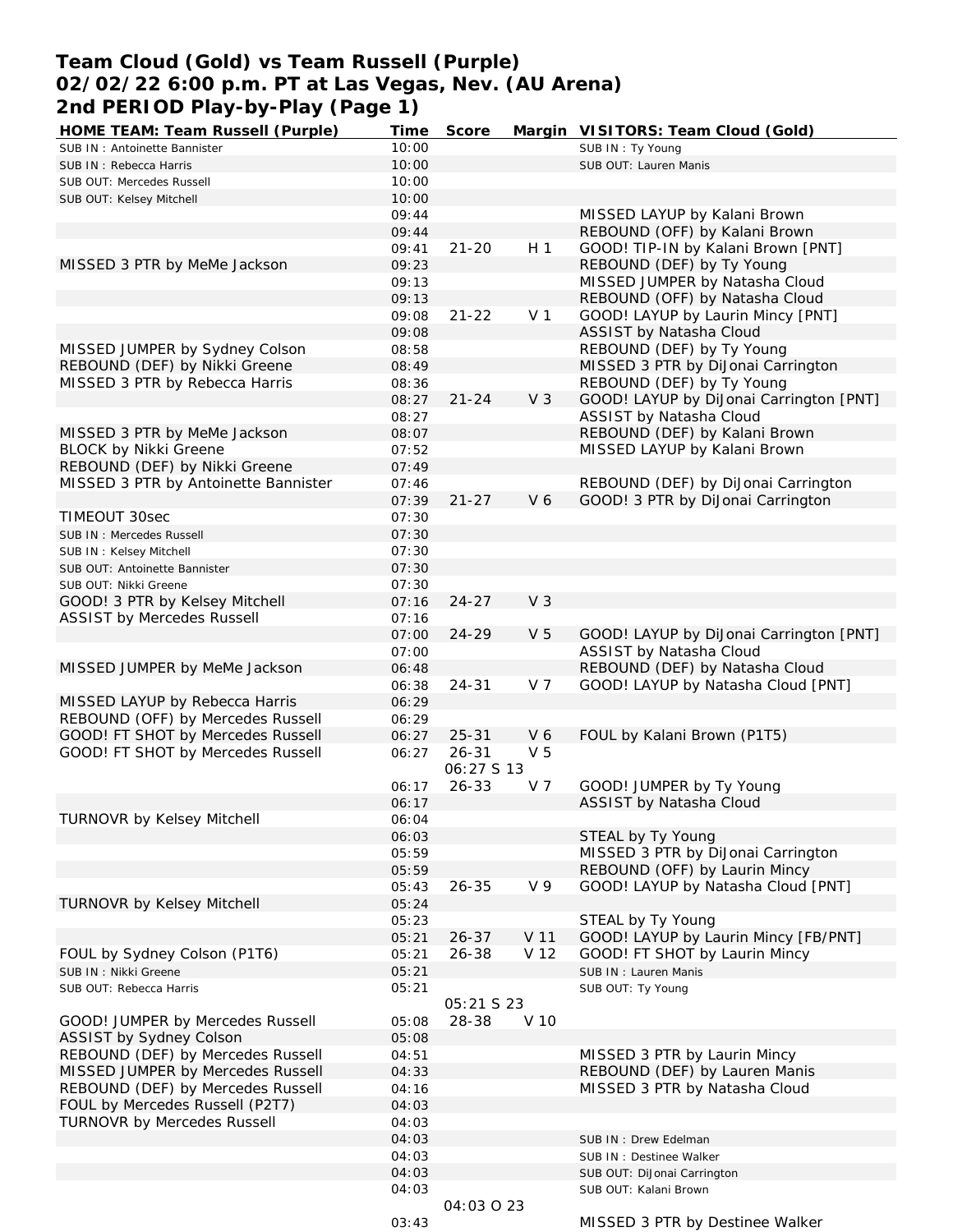# **Team Cloud (Gold) vs Team Russell (Purple) 02/02/22 6:00 p.m. PT at Las Vegas, Nev. (AU Arena) 2nd PERIOD Play-by-Play (Page 2)**

| HOME TEAM: Team Russell (Purple)                           | Time  | Score               |                | Margin VISITORS: Team Cloud (Gold)   |
|------------------------------------------------------------|-------|---------------------|----------------|--------------------------------------|
|                                                            | 03:43 |                     |                | REBOUND (OFF) by Laurin Mincy        |
|                                                            | 03:35 |                     |                | TURNOVR by Destinee Walker           |
| <b>TURNOVR by Kelsey Mitchell</b>                          | 03:21 |                     |                |                                      |
| SUB IN: Rebecca Harris                                     | 03:21 |                     |                |                                      |
| SUB OUT: Kelsey Mitchell                                   | 03:21 |                     |                |                                      |
|                                                            | 03:07 |                     |                | TURNOVR by Natasha Cloud             |
| STEAL by Rebecca Harris                                    | 03:06 |                     |                |                                      |
| GOOD! JUMPER by Rebecca Harris                             | 03:02 | $30 - 38$           | $V_8$          |                                      |
|                                                            | 02:51 |                     |                | MISSED LAYUP by Natasha Cloud        |
|                                                            | 02:51 |                     |                | REBOUND (OFF) by Drew Edelman        |
| <b>BLOCK by Nikki Greene</b>                               | 02:47 |                     |                | MISSED LAYUP by Drew Edelman         |
| REBOUND (DEF) by Sydney Colson                             | 02:45 |                     |                |                                      |
| MISSED LAYUP by Sydney Colson                              | 02:42 |                     |                | <b>BLOCK by Lauren Manis</b>         |
| REBOUND (OFF) by (TEAM)                                    | 02:42 |                     |                |                                      |
| MISSED JUMPER by Mercedes Russell                          | 02:35 |                     |                | REBOUND (DEF) by Natasha Cloud       |
|                                                            | 02:28 | $30 - 41$           | V 11           | GOOD! 3 PTR by Destinee Walker       |
|                                                            | 02:28 |                     |                | <b>ASSIST by Lauren Manis</b>        |
| GOOD! FT SHOT by Rebecca Harris                            | 02:14 | $31 - 41$           | V 10           | FOUL TECHNCL by the bench            |
| GOOD! LAYUP by Mercedes Russell [PNT]                      | 02:10 | $33 - 41$           | V8             |                                      |
| REBOUND (DEF) by Nikki Greene                              | 01:52 |                     |                | MISSED 3 PTR by Laurin Mincy         |
| MISSED 3 PTR by Sydney Colson                              | 01:47 |                     |                |                                      |
| REBOUND (OFF) by (TEAM)                                    | 01:47 |                     |                |                                      |
| GOOD! LAYUP by Nikki Greene [PNT]                          |       | $35 - 41$           | V6             |                                      |
|                                                            | 01:34 |                     |                |                                      |
| ASSIST by MeMe Jackson<br><b>STEAL by Mercedes Russell</b> | 01:34 |                     |                | <b>TURNOVR by Lauren Manis</b>       |
|                                                            | 01:19 |                     |                |                                      |
|                                                            | 01:18 |                     |                | FOUL by Lauren Manis (P1T6)          |
|                                                            | 01:18 |                     |                | SUB IN: Kalani Brown                 |
|                                                            | 01:18 |                     |                | SUB IN: DiJonai Carrington           |
|                                                            | 01:18 |                     |                | SUB OUT: Drew Edelman                |
|                                                            | 01:18 |                     |                | SUB OUT: Laurin Mincy                |
|                                                            |       | O1:18 P 13          |                |                                      |
| TURNOVR by Nikki Greene                                    | 01:13 |                     |                |                                      |
|                                                            | 01:12 |                     |                | STEAL by Natasha Cloud               |
|                                                            | 01:07 | $35 - 43$           | $V_8$          | GOOD! LAYUP by Lauren Manis [FB/PNT] |
|                                                            | 01:07 |                     |                | ASSIST by Natasha Cloud              |
| GOOD! LAYUP by Rebecca Harris [PNT]                        | 00:55 | $37 - 43$           | V6             |                                      |
|                                                            | 00:43 | $37 - 46$           | V <sub>9</sub> | GOOD! 3 PTR by Natasha Cloud         |
|                                                            | 00:43 |                     |                | ASSIST by Destinee Walker            |
| GOOD! 3 PTR by Rebecca Harris                              | 00:31 | $40 - 46$           | V6             |                                      |
| ASSIST by Nikki Greene                                     | 00:31 |                     |                |                                      |
|                                                            | 00:23 |                     |                | MISSED 3 PTR by Natasha Cloud        |
|                                                            | 00:23 |                     |                | REBOUND (OFF) by Destinee Walker     |
|                                                            | 00:16 | 40-49               | V 9            | GOOD! 3 PTR by Destinee Walker       |
| GOOD! FT SHOT by Rebecca Harris                            | 00:06 | $41 - 49$           | $V_8$          | FOUL by Destinee Walker (P1T7)       |
| GOOD! FT SHOT by Rebecca Harris                            | 00:06 | 42-49<br>00:06 S 15 | V 7            |                                      |
| STEAL by Nikki Greene                                      | 00:02 |                     |                | TURNOVR by Natasha Cloud             |

Team Cloud (Gold) 49, Team Russell (Purple) 42

|                                              | In. | Off | 2nd      | Fast       |    |                        |
|----------------------------------------------|-----|-----|----------|------------|----|------------------------|
| 2nd period-only Paint T/O Chance Break Bench |     |     |          |            |    |                        |
| Team Cloud (Gold) 16                         |     |     |          |            |    | Score tied - 0 times.  |
| Team Russell (Purple) 6 2                    |     |     | $\sim$ 4 | $\bigcirc$ | 10 | Lead changed - 1 time. |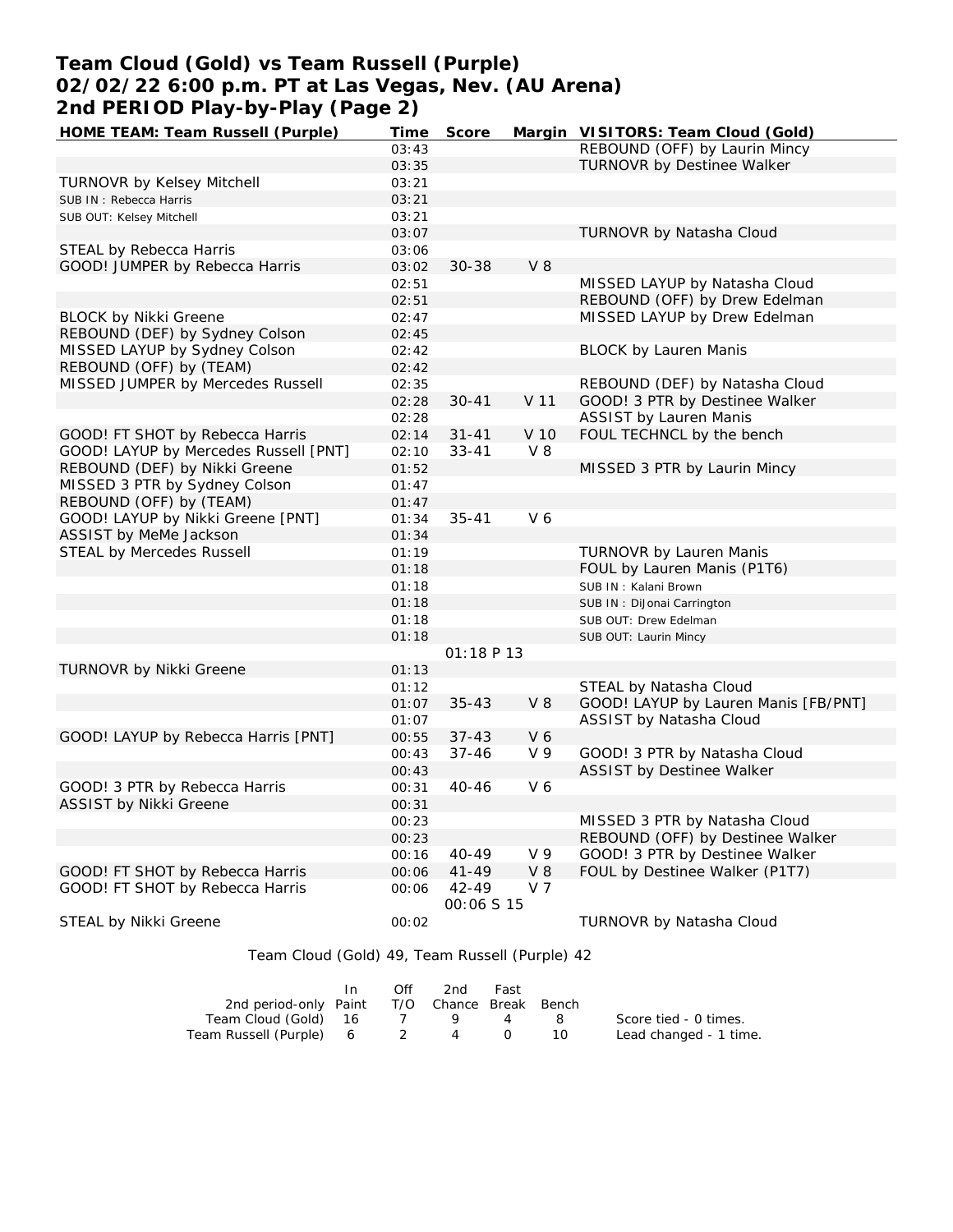# **Team Cloud (Gold) vs Team Russell (Purple) 02/02/22 6:00 p.m. PT at Las Vegas, Nev. (AU Arena) 3rd PERIOD Play-by-Play (Page 1)**

| HOME TEAM: Team Russell (Purple)      | Time  | Score      |                 | Margin VISITORS: Team Cloud (Gold)       |
|---------------------------------------|-------|------------|-----------------|------------------------------------------|
|                                       | 10:00 |            |                 | SUB IN: Ty Young                         |
|                                       | 10:00 |            |                 | SUB OUT: Lauren Manis                    |
| FOUL by Kelsey Mitchell (P1T1)        | 09:46 |            |                 |                                          |
|                                       |       | 09:46 P 24 |                 |                                          |
|                                       |       |            |                 |                                          |
|                                       | 09:39 |            |                 | TURNOVR by DiJonai Carrington            |
| STEAL by Nikki Greene                 | 09:37 |            |                 |                                          |
| MISSED LAYUP by Nikki Greene          | 09:16 |            |                 |                                          |
| REBOUND (OFF) by Mercedes Russell     | 09:16 |            |                 |                                          |
| GOOD! LAYUP by Mercedes Russell [PNT] | 09:07 | $44 - 49$  | V <sub>5</sub>  |                                          |
|                                       | 09:03 | 44-51      | V <sub>7</sub>  | GOOD! JUMPER by Laurin Mincy             |
| GOOD! JUMPER by Kelsey Mitchell       | 09:00 | $46 - 51$  | V <sub>5</sub>  |                                          |
|                                       |       |            |                 |                                          |
|                                       | 08:50 | 46-53      | V <sub>7</sub>  | GOOD! JUMPER by Kalani Brown             |
| GOOD! LAYUP by Sydney Colson [PNT]    | 08:45 | 48-53      | V <sub>5</sub>  |                                          |
| REBOUND (DEF) by Nikki Greene         | 08:23 |            |                 | MISSED JUMPER by Laurin Mincy            |
| GOOD! LAYUP by Nikki Greene [PNT]     | 08:10 | 50-53      | V <sub>3</sub>  |                                          |
| ASSIST by Sydney Colson               | 08:10 |            |                 |                                          |
| REBOUND (DEF) by Nikki Greene         | 07:59 |            |                 | MISSED 3 PTR by DiJonai Carrington       |
| GOOD! LAYUP by Nikki Greene [PNT]     |       | 52-53      | V <sub>1</sub>  |                                          |
|                                       | 07:46 |            |                 |                                          |
| ASSIST by Kelsey Mitchell             | 07:46 |            |                 |                                          |
| TIMEOUT 30sec                         | 07:24 |            |                 |                                          |
|                                       | 07:24 |            |                 | SUB IN: Drew Edelman                     |
|                                       | 07:24 |            |                 | SUB OUT: Kalani Brown                    |
| FOUL by Nikki Greene (P1T2)           | 07:15 |            |                 |                                          |
|                                       |       | O7:15 P 09 |                 |                                          |
|                                       |       |            |                 |                                          |
|                                       | 07:11 | 52-56      | V <sub>4</sub>  | GOOD! 3 PTR by Natasha Cloud             |
| MISSED JUMPER by MeMe Jackson         | 06:58 |            |                 | REBOUND (DEF) by Laurin Mincy            |
| FOUL by Sydney Colson (P2T3)          | 06:46 | 52-57      | V <sub>5</sub>  | GOOD! FT SHOT by DiJonai Carrington      |
|                                       | 06:46 | 52-58      | V6              | GOOD! FT SHOT by DiJonai Carrington      |
| SUB IN: Rebecca Harris                | 06:46 |            |                 |                                          |
|                                       | 06:46 |            |                 |                                          |
| SUB OUT: Sydney Colson                |       |            |                 |                                          |
|                                       |       | 06:46 S 41 |                 |                                          |
| MISSED JUMPER by Mercedes Russell     | 06:35 |            |                 | REBOUND (DEF) by (TEAM)                  |
|                                       | 06:27 | $52 - 61$  | V 9             | GOOD! 3 PTR by Natasha Cloud             |
|                                       | 06:11 |            |                 | FOUL by Natasha Cloud (P2T1)             |
|                                       |       | 06:11 P 13 |                 |                                          |
| MISSED 3 PTR by MeMe Jackson          | 06:01 |            |                 |                                          |
| REBOUND (OFF) by (TEAM)               | 06:01 |            |                 |                                          |
|                                       |       |            |                 |                                          |
|                                       | 05:58 |            |                 | FOUL by Drew Edelman (P1T2)              |
|                                       |       | 05:58 P 54 |                 |                                          |
| <b>TURNOVR by Mercedes Russell</b>    | 05:51 |            |                 |                                          |
|                                       | 05:50 |            |                 | STEAL by DiJonai Carrington              |
|                                       | 05:47 | $52 - 63$  | V 11            | GOOD! LAYUP by DiJonai Carrington [FB/PN |
| FOUL by MeMe Jackson (P3T4)           | 05:47 | $52 - 64$  | V 12            | GOOD! FT SHOT by DiJonai Carrington      |
|                                       |       |            |                 |                                          |
| SUB IN: Takoia Larry                  | 05:47 |            |                 | SUB IN: Destinee Walker                  |
| SUB OUT: Mercedes Russell             | 05:47 |            |                 | SUB OUT: Laurin Mincy                    |
|                                       |       | 05:47 S 41 |                 |                                          |
| MISSED 3 PTR by Rebecca Harris        | 05:27 |            |                 | REBOUND (DEF) by Natasha Cloud           |
|                                       | 05:21 | $52 - 66$  | V <sub>14</sub> | GOOD! LAYUP by DiJonai Carrington [FB/PN |
|                                       | 05:21 |            |                 | ASSIST by Natasha Cloud                  |
|                                       |       |            |                 |                                          |
| MISSED JUMPER by Kelsey Mitchell      | 05:08 |            |                 |                                          |
| REBOUND (OFF) by Rebecca Harris       | 05:08 |            |                 |                                          |
| <b>TURNOVR by Rebecca Harris</b>      | 05:03 |            |                 |                                          |
|                                       | 05:02 |            |                 | STEAL by Natasha Cloud                   |
|                                       | 04:57 |            |                 | FOUL by Drew Edelman (P2T3)              |
|                                       | 04:57 |            |                 | TURNOVR by Drew Edelman                  |
|                                       |       |            |                 |                                          |
| TIMEOUT media                         | 04:57 |            |                 |                                          |
| SUB IN: Antoinette Bannister          | 04:57 |            |                 | SUB IN: Grace Hunter                     |
| SUB IN: Mercedes Russell              | 04:57 |            |                 | SUB IN: Lauren Manis                     |
| SUB OUT: MeMe Jackson                 | 04:57 |            |                 | SUB OUT: DiJonai Carrington              |
| SUB OUT: Nikki Greene                 | 04:57 |            |                 | SUB OUT: Ty Young                        |
|                                       |       | 04:57 0 06 |                 |                                          |
|                                       |       |            |                 |                                          |
| MISSED JUMPER by Antoinette Bannister | 04:40 |            |                 |                                          |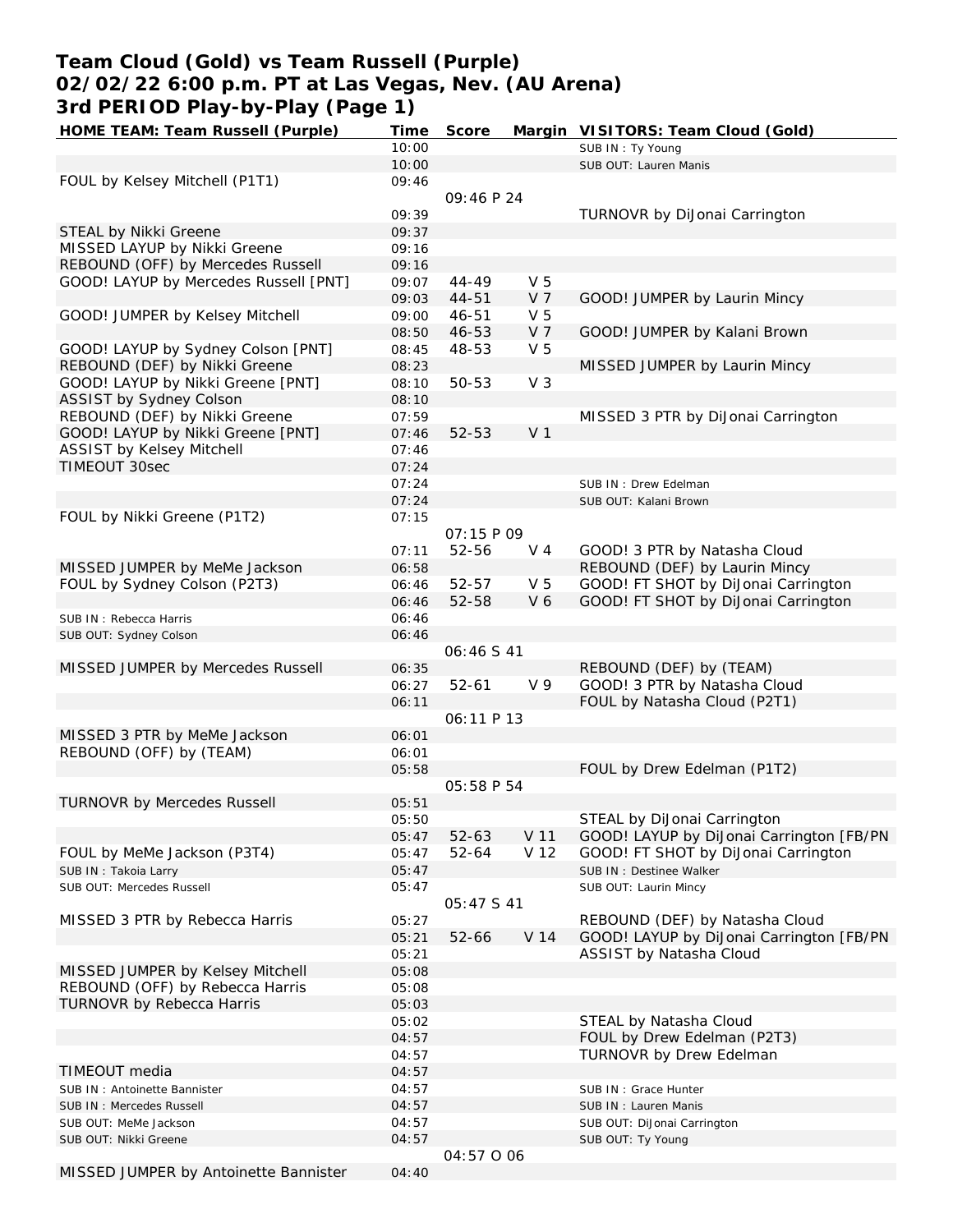# **Team Cloud (Gold) vs Team Russell (Purple) 02/02/22 6:00 p.m. PT at Las Vegas, Nev. (AU Arena) 3rd PERIOD Play-by-Play (Page 2)**

| HOME TEAM: Team Russell (Purple)         | Time  | Score      |                 | Margin VISITORS: Team Cloud (Gold) |
|------------------------------------------|-------|------------|-----------------|------------------------------------|
|                                          | 04:40 |            |                 | REBOUND (DEF) by Lauren Manis      |
|                                          | 04:30 |            |                 | TURNOVR by Lauren Manis            |
| STEAL by Kelsey Mitchell                 | 04:28 |            |                 |                                    |
| MISSED JUMPER by Takoia Larry            | 04:21 |            |                 | REBOUND (DEF) by Lauren Manis      |
| REBOUND (DEF) by Mercedes Russell        | 04:02 |            |                 | MISSED LAYUP by Destinee Walker    |
| <b>TURNOVR by Mercedes Russell</b>       | 03:54 |            |                 |                                    |
|                                          | 03:53 |            |                 | STEAL by Drew Edelman              |
|                                          | 03:49 | 52-69      | V 17            | GOOD! 3 PTR by Natasha Cloud       |
| <b>ASSIST by Rebecca Harris</b>          | 03:41 |            |                 |                                    |
| GOOD! 3 PTR by Takoia Larry              | 03:41 | 55-69      | V 14            |                                    |
| FOUL by Takoia Larry (P1T5)              |       |            | V 15            | GOOD! FT SHOT by Lauren Manis      |
|                                          | 03:17 | 55-70      |                 |                                    |
|                                          | 03:17 | $55 - 71$  | V 16            | GOOD! FT SHOT by Lauren Manis      |
|                                          | 03:17 |            |                 | SUB IN: Tina Roy                   |
|                                          | 03:17 |            |                 | SUB OUT: Destinee Walker           |
|                                          |       | 03:17 S 25 |                 |                                    |
| GOOD! LAYUP by Mercedes Russell [PNT]    | 03:05 | $57 - 71$  | V <sub>14</sub> |                                    |
| ASSIST by Kelsey Mitchell                | 03:05 |            |                 |                                    |
| FOUL by Kelsey Mitchell (P2T6)           | 02:51 | $57 - 72$  | V 15            | GOOD! FT SHOT by Natasha Cloud     |
| REBOUND (DEF) by (TEAM)                  | 02:51 |            |                 | MISSED FT SHOT by Natasha Cloud    |
|                                          |       | 02:51 P 09 |                 |                                    |
| MISSED 3 PTR by Takoia Larry             | 02:41 |            |                 | REBOUND (DEF) by (TEAM)            |
|                                          | 02:21 | $57 - 74$  | V 17            | GOOD! JUMPER by Grace Hunter       |
| <b>TURNOVR by Mercedes Russell</b>       | 01:56 |            |                 |                                    |
|                                          | 01:55 |            |                 | STEAL by Lauren Manis              |
|                                          | 01:47 |            |                 | MISSED 3 PTR by Lauren Manis       |
|                                          | 01:47 |            |                 | REBOUND (OFF) by Grace Hunter      |
| FOUL by Takoia Larry (P2T7)              | 01:35 | 57-75      | V 18            | GOOD! FT SHOT by Drew Edelman      |
|                                          | 01:35 | 57-76      | V 19            | GOOD! FT SHOT by Drew Edelman      |
| SUB IN: Nikki Greene                     | 01:35 |            |                 |                                    |
| SUB IN : MeMe Jackson                    | 01:35 |            |                 |                                    |
| SUB OUT: Takoia Larry                    | 01:35 |            |                 |                                    |
| SUB OUT: Kelsey Mitchell                 | 01:35 |            |                 |                                    |
|                                          |       | 01:35 S 08 |                 |                                    |
| GOOD! 3 PTR by Antoinette Bannister      | 01:31 | 60-76      | V 16            |                                    |
| ASSIST by Nikki Greene                   | 01:31 |            |                 |                                    |
|                                          | 01:15 | 60-79      | V 19            | GOOD! 3 PTR by Tina Roy            |
|                                          | 01:15 |            |                 | <b>ASSIST by Lauren Manis</b>      |
|                                          |       | 63-79      | V 16            |                                    |
| GOOD! 3 PTR by MeMe Jackson              | 01:05 |            |                 |                                    |
| ASSIST by Rebecca Harris                 | 01:05 |            |                 |                                    |
| <b>BLOCK by Rebecca Harris</b>           | 00:52 |            |                 | MISSED LAYUP by Drew Edelman       |
| REBOUND (DEF) by Nikki Greene            | 00:50 |            |                 |                                    |
| GOOD! LAYUP by Antoinette Bannister [FB/ | 00:47 | 65-79      | V <sub>14</sub> |                                    |
| ASSIST by Rebecca Harris                 | 00:47 |            |                 |                                    |
| REBOUND (DEF) by Rebecca Harris          | 00:35 |            |                 | MISSED 3 PTR by Lauren Manis       |
| MISSED 3 PTR by Rebecca Harris           | 00:26 |            |                 | REBOUND (DEF) by Drew Edelman      |
| REBOUND (DEF) by Nikki Greene            | 00:09 |            |                 | MISSED 3 PTR by Grace Hunter       |

Team Cloud (Gold) 79, Team Russell (Purple) 65

|                                              | Off | 2nd   | Fast |                         |
|----------------------------------------------|-----|-------|------|-------------------------|
| 3rd period-only Paint T/O Chance Break Bench |     |       |      |                         |
| Team Cloud (Gold) 4                          |     | 8 2 4 |      | Score tied - 0 times.   |
| Team Russell (Purple) 12 2 2                 |     |       |      | Lead changed - 0 times. |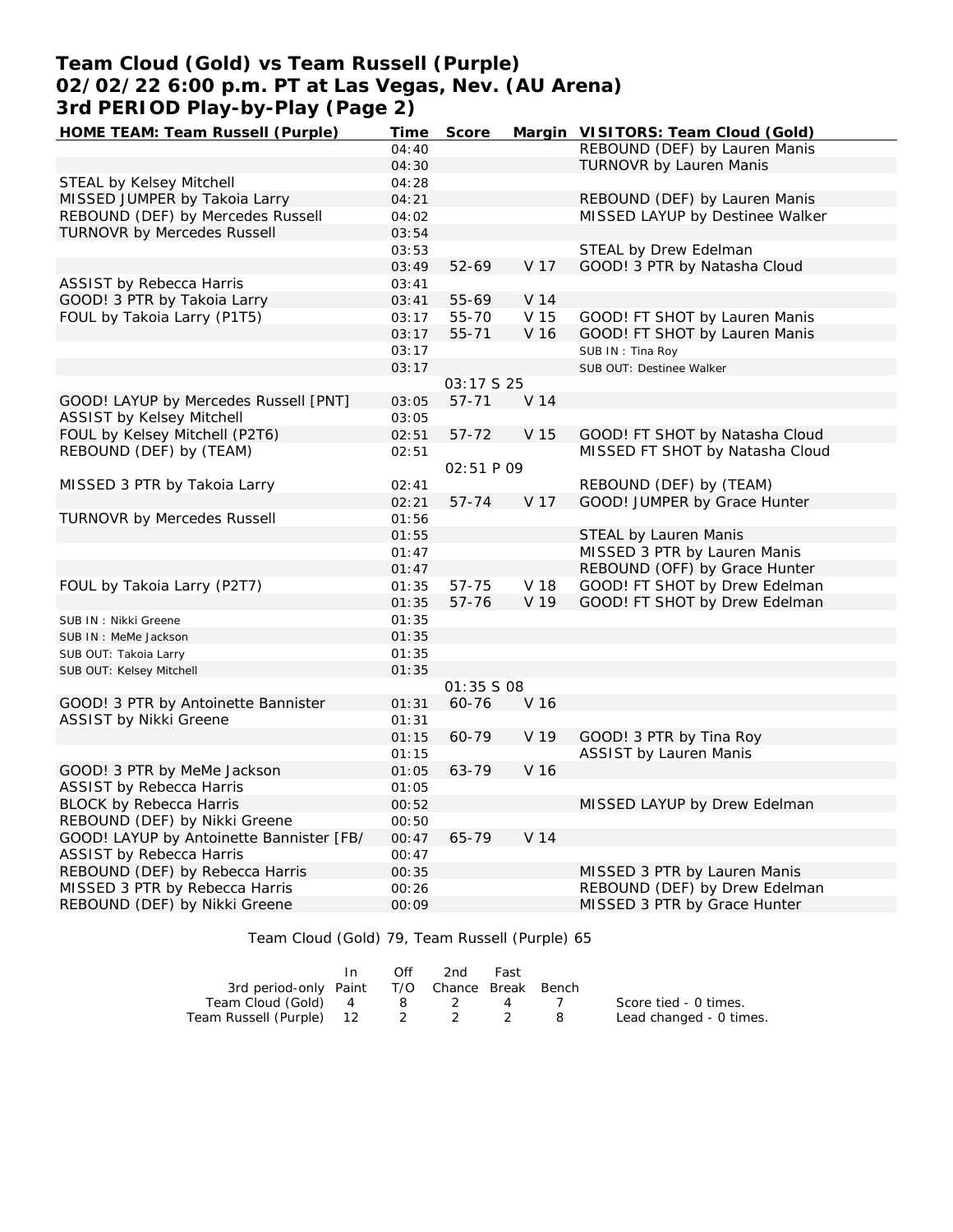# **Team Cloud (Gold) vs Team Russell (Purple) 02/02/22 6:00 p.m. PT at Las Vegas, Nev. (AU Arena) 4th PERIOD Play-by-Play (Page 1)**

| HOME TEAM: Team Russell (Purple)     | Time  | Score             |                 | Margin VISITORS: Team Cloud (Gold)      |
|--------------------------------------|-------|-------------------|-----------------|-----------------------------------------|
|                                      | 10:00 |                   |                 | SUB IN : Destinee Walker                |
|                                      | 10:00 |                   |                 | SUB IN: Drew Edelman                    |
|                                      | 10:00 |                   |                 | SUB OUT: Natasha Cloud                  |
|                                      | 10:00 |                   |                 | SUB OUT: Lauren Manis                   |
| GOOD! FT SHOT by Kelsey Mitchell     | 09:44 | 66-79             | V 13            | FOUL TECHNCL by the bench               |
| MISSED 3 PTR by Kelsey Mitchell      | 09:42 |                   |                 | REBOUND (DEF) by Drew Edelman           |
|                                      | 09:18 | 66-81             | V 15            | GOOD! LAYUP by Drew Edelman [PNT]       |
|                                      | 08:57 |                   |                 | FOUL by Drew Edelman (P3T4)             |
|                                      | 08:57 |                   |                 | SUB IN: Ty Young                        |
|                                      | 08:57 |                   |                 | SUB OUT: Drew Edelman                   |
|                                      |       | <i>08:57 P 06</i> |                 |                                         |
| GOOD! FT SHOT by Mercedes Russell    | 08:53 | 67-81             | V <sub>14</sub> | FOUL by Kalani Brown (P2T5)             |
| GOOD! FT SHOT by Mercedes Russell    | 08:53 | 68-81             | V 13            |                                         |
|                                      |       |                   |                 |                                         |
|                                      |       | 08:53 \$ 13       |                 |                                         |
|                                      | 08:40 | 68-83             | V 15            | GOOD! LAYUP by DiJonai Carrington [PNT] |
|                                      | 08:40 |                   |                 | ASSIST by Kalani Brown                  |
| MISSED LAYUP by Mercedes Russell     | 08:22 |                   |                 | REBOUND (DEF) by (TEAM)                 |
| FOUL by Nikki Greene (P2T8)          | 08:20 |                   |                 |                                         |
|                                      |       | 08:20 P 24        |                 |                                         |
|                                      |       | 08:20 P 41 C      |                 |                                         |
| <b>TIMEOUT TEAM</b>                  | 08:19 |                   |                 |                                         |
|                                      | 08:19 |                   |                 | TIMEOUT MEDIA                           |
|                                      | 08:19 |                   |                 | SUB OUT: Destinee Walker                |
|                                      | 08:18 |                   |                 | SUB IN: Destinee Walker                 |
|                                      | 08:14 |                   |                 | TURNOVR by DiJonai Carrington           |
| STEAL by Sydney Colson               | 08:12 |                   |                 |                                         |
| MISSED 3 PTR by Kelsey Mitchell      | 08:05 |                   |                 | REBOUND (DEF) by Kalani Brown           |
| REBOUND (DEF) by Mercedes Russell    | 07:54 |                   |                 | MISSED LAYUP by Destinee Walker         |
|                                      | 07:42 |                   |                 | FOUL by Ty Young (P2T6)                 |
|                                      |       | 07:42 P 90        |                 |                                         |
| GOOD! LAYUP by Kelsey Mitchell [PNT] | 07:30 | 70-83             | V 13            |                                         |
| FOUL by Sydney Colson (P3T9)         | 07:20 |                   |                 |                                         |
|                                      | 07:20 |                   |                 | SUB IN: Natasha Cloud                   |
|                                      | 07:20 |                   |                 | SUB OUT: Destinee Walker                |
|                                      |       | 07:20P 41         |                 |                                         |
|                                      |       | 70-86             |                 |                                         |
|                                      | 07:14 |                   | V <sub>16</sub> | GOOD! 3 PTR by Ty Young                 |
|                                      | 07:14 |                   |                 | ASSIST by Laurin Mincy                  |
| GOOD! 3 PTR by Sydney Colson         | 07:02 | 73-86             | V 13            |                                         |
| ASSIST by Kelsey Mitchell            | 07:02 |                   |                 |                                         |
|                                      | 06:44 |                   |                 | TURNOVR by Kalani Brown                 |
| SUB IN: Rebecca Harris               | 06:44 |                   |                 |                                         |
| SUB OUT: Nikki Greene                | 06:44 |                   |                 |                                         |
| GOOD! 3 PTR by MeMe Jackson          | 06:29 | 76-86             | V 10            |                                         |
| ASSIST by Sydney Colson              | 06:29 |                   |                 |                                         |
|                                      | 06:10 | 76-88             | V 12            | GOOD! LAYUP by Ty Young [PNT]           |
|                                      | 05:53 |                   |                 | FOUL by DiJonai Carrington (P2T7)       |
|                                      |       | <i>05:53 P 06</i> |                 |                                         |
| GOOD! FT SHOT by Mercedes Russell    | 05:50 | 77-88             | V 11            | FOUL by DiJonai Carrington (P3T8)       |
| GOOD! FT SHOT by Mercedes Russell    | 05:50 | 78-88             | V 10            |                                         |
|                                      |       | 05:50 P 13        |                 |                                         |
|                                      | 05:30 |                   |                 | MISSED JUMPER by Ty Young               |
|                                      | 05:30 |                   |                 | REBOUND (OFF) by Kalani Brown           |
|                                      | 05:26 | 78-90             | V 12            | GOOD! LAYUP by Kalani Brown [PNT]       |
| GOOD! FT SHOT by Kelsey Mitchell     | 05:16 | 79-90             | V 11            | FOUL by Kalani Brown (P3T9)             |
| GOOD! FT SHOT by Kelsey Mitchell     | 05:16 | 80-90             | V 10            |                                         |
|                                      | 05:16 |                   |                 | SUB IN: Drew Edelman                    |
|                                      | 05:16 |                   |                 |                                         |
|                                      |       |                   |                 | SUB OUT: Kalani Brown                   |
|                                      |       | <i>05:16 S 06</i> |                 |                                         |
| REBOUND (DEF) by Sydney Colson       | 05:05 |                   |                 | MISSED 3 PTR by DiJonai Carrington      |
|                                      | 04:51 |                   |                 | FOUL by Ty Young (P3T10)                |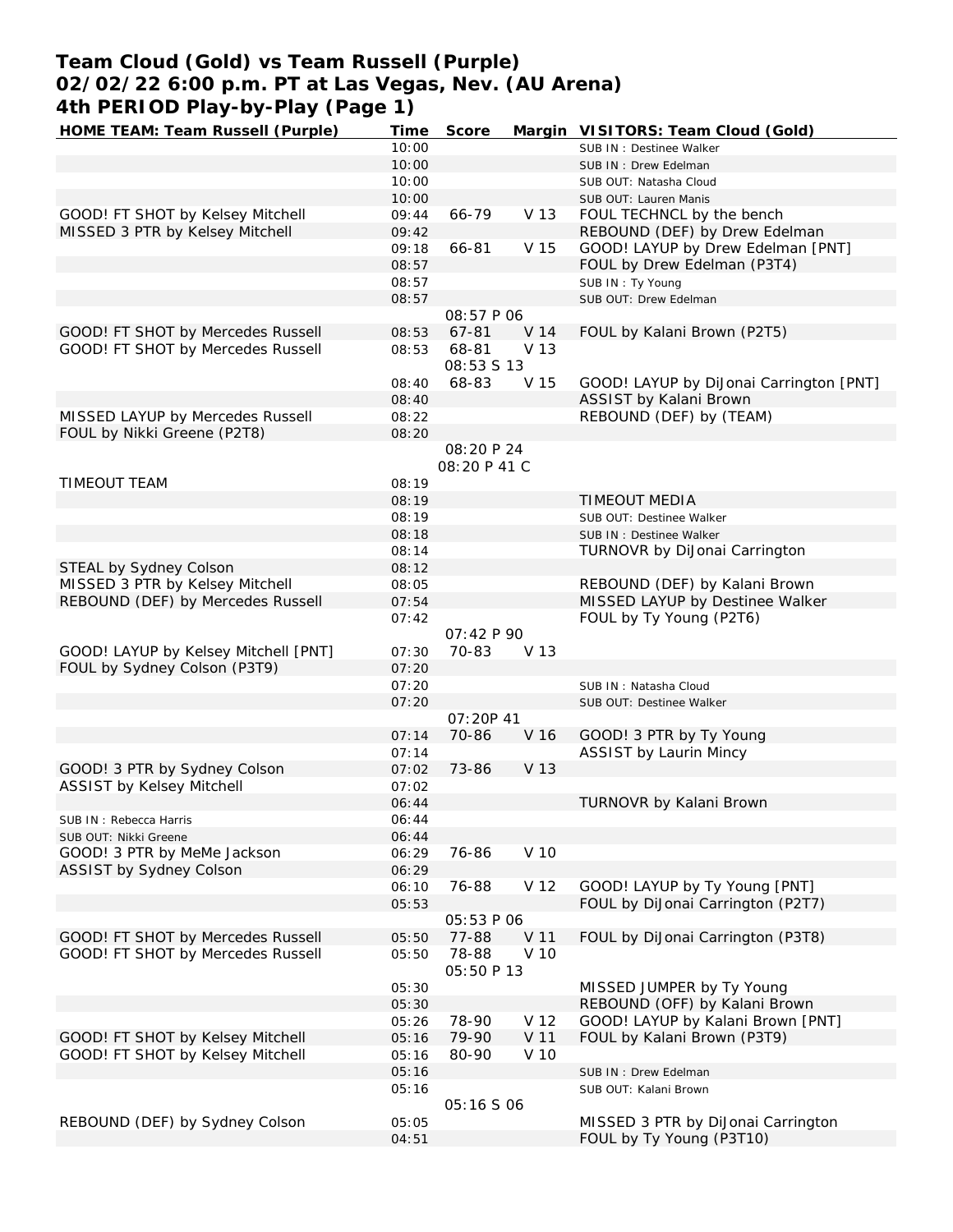## **Team Cloud (Gold) vs Team Russell (Purple) 02/02/22 6:00 p.m. PT at Las Vegas, Nev. (AU Arena) 4th PERIOD Play-by-Play (Page 2)**

| HOME TEAM: Team Russell (Purple)   | Time  | Score             |                | Margin VISITORS: Team Cloud (Gold)      |
|------------------------------------|-------|-------------------|----------------|-----------------------------------------|
| MISSED FT SHOT by Rebecca Harris   | 04:51 |                   |                |                                         |
| REBOUND (OFF) by (DEADBALL)        | 04:51 |                   |                |                                         |
| GOOD! FT SHOT by Rebecca Harris    | 04:51 | 81-90             | V <sub>9</sub> |                                         |
|                                    | 04:51 |                   |                | SUB IN: Lauren Manis                    |
|                                    | 04:51 |                   |                | SUB OUT: Ty Young                       |
|                                    |       | 04:51 P 15        |                |                                         |
| FOUL by Sydney Colson (P4T10)      | 04:43 |                   |                |                                         |
|                                    |       | 04:43 P 09        |                |                                         |
|                                    | 04:32 |                   |                | TURNOVR by Laurin Mincy                 |
| STEAL by Kelsey Mitchell           | 04:30 |                   |                |                                         |
| GOOD! JUMPER by Kelsey Mitchell    | 04:26 | 83-90             | V 7            |                                         |
| REBOUND (DEF) by Kelsey Mitchell   | 04:16 |                   |                |                                         |
|                                    |       |                   |                | MISSED 3 PTR by Natasha Cloud           |
| GOOD! FT SHOT by Kelsey Mitchell   | 04:12 | 84-90             | V6             | FOUL by Drew Edelman (P4T11)            |
| GOOD! FT SHOT by Kelsey Mitchell   | 04:12 | 85-90             | V <sub>5</sub> |                                         |
| SUB IN: Nikki Greene               | 04:12 |                   |                |                                         |
| SUB OUT: Mercedes Russell          | 04:12 |                   |                |                                         |
|                                    |       | 04:12 P 06        |                |                                         |
|                                    | 03:57 | 85-92             | V <sub>7</sub> | GOOD! LAYUP by DiJonai Carrington [PNT] |
| TURNOVR by Kelsey Mitchell         | 03:42 |                   |                |                                         |
|                                    | 03:41 |                   |                | STEAL by Lauren Manis                   |
|                                    | 03:28 | 85-94             | V <sub>9</sub> | GOOD! LAYUP by Natasha Cloud [PNT]      |
| GOOD! 3 PTR by MeMe Jackson        | 03:18 | 88-94             | V6             |                                         |
| ASSIST by Sydney Colson            | 03:18 |                   |                |                                         |
| REBOUND (DEF) by MeMe Jackson      | 02:55 |                   |                | MISSED 3 PTR by Natasha Cloud           |
| GOOD! FT SHOT by MeMe Jackson      | 02:52 | 89-94             | V <sub>5</sub> | FOUL by DiJonai Carrington (P4T12)      |
| GOOD! FT SHOT by MeMe Jackson      | 02:52 | 90-94             | V <sub>4</sub> |                                         |
| SUB IN: Mercedes Russell           | 02:52 |                   |                | SUB IN: Kalani Brown                    |
| SUB OUT: Rebecca Harris            | 02:52 |                   |                | SUB OUT: Drew Edelman                   |
|                                    |       | 02:52 P 90        |                |                                         |
|                                    | 02:36 | 90-96             | V <sub>6</sub> | GOOD! JUMPER by Natasha Cloud           |
| TIMEOUT 30sec                      | 02:22 |                   |                |                                         |
|                                    |       |                   |                |                                         |
| <b>TURNOVR by Kelsey Mitchell</b>  | 02:16 |                   |                |                                         |
|                                    | 02:14 |                   |                | STEAL by Kalani Brown                   |
| <b>BLOCK by Nikki Greene</b>       | 01:54 |                   |                | MISSED LAYUP by Laurin Mincy            |
|                                    | 01:52 |                   |                | REBOUND (OFF) by (TEAM)                 |
|                                    | 01:52 |                   |                | TURNOVR by (TEAM)                       |
| MISSED JUMPER by Kelsey Mitchell   | 01:47 |                   |                |                                         |
| REBOUND (OFF) by Mercedes Russell  | 01:47 |                   |                |                                         |
| <b>TURNOVR by Mercedes Russell</b> | 01:39 |                   |                |                                         |
|                                    | 01:38 |                   |                | STEAL by DiJonai Carrington             |
|                                    | 01:34 | 90-98             | $V_8$          | GOOD! LAYUP by Natasha Cloud [FB/PNT]   |
|                                    | 01:34 |                   |                | ASSIST by DiJonai Carrington            |
| GOOD! LAYUP by Sydney Colson [PNT] | 01:29 | 92-98             | V6             |                                         |
|                                    | 01:05 | 92-100            | $V_8$          | GOOD! JUMPER by Kalani Brown            |
|                                    | 01:05 |                   |                | <b>ASSIST by Laurin Mincy</b>           |
| MISSED 3 PTR by MeMe Jackson       | 00:56 |                   |                | REBOUND (DEF) by Lauren Manis           |
|                                    | 00:36 | 92-102            | V 10           | GOOD! LAYUP by Kalani Brown [PNT]       |
|                                    | 00:36 |                   |                | ASSIST by DiJonai Carrington            |
| FOUL by Mercedes Russell (P3T11)   | 00:36 | 92-103            | V 11           | GOOD! FT SHOT by Kalani Brown           |
| SUB IN: Antoinette Bannister       | 00:36 |                   |                | SUB IN: Ty Young                        |
|                                    | 00:36 |                   |                | SUB OUT: Lauren Manis                   |
| SUB IN: Rebecca Harris             |       |                   |                |                                         |
| SUB IN: Antoinette Thompson        | 00:36 |                   |                |                                         |
| SUB IN: CC Andrews                 | 00:36 |                   |                |                                         |
| SUB IN: Takoia Larry               | 00:36 |                   |                |                                         |
| SUB OUT: Sydney Colson             | 00:36 |                   |                |                                         |
| SUB OUT: MeMe Jackson              | 00:36 |                   |                |                                         |
| SUB OUT: Nikki Greene              | 00:36 |                   |                |                                         |
| SUB OUT: Mercedes Russell          | 00:36 |                   |                |                                         |
| SUB OUT: Kelsey Mitchell           | 00:36 |                   |                |                                         |
|                                    |       | <i>00:36 S 24</i> |                |                                         |
| GOOD! JUMPER by Rebecca Harris     | 00:17 | 94-103            | V9             |                                         |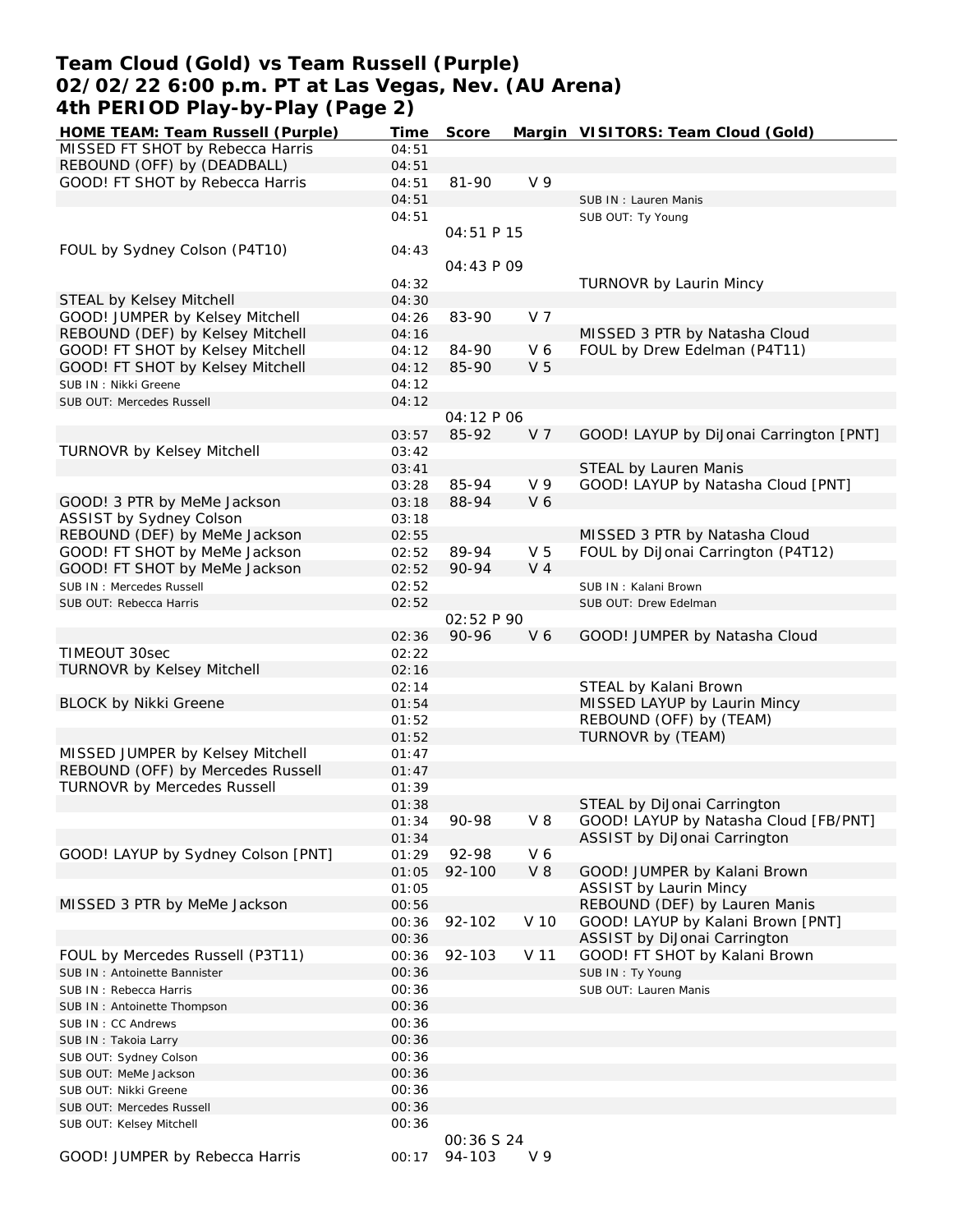# **Team Cloud (Gold) vs Team Russell (Purple) 02/02/22 6:00 p.m. PT at Las Vegas, Nev. (AU Arena) 4th PERIOD Play-by-Play (Page 3)**

| HOME TEAM: Team Russell (Purple) |       | Time Score |      | Margin VISITORS: Team Cloud (Gold)  |
|----------------------------------|-------|------------|------|-------------------------------------|
|                                  | 00:10 |            |      | MISSED 3 PTR by Natasha Cloud       |
|                                  | 00:10 |            |      | REBOUND (OFF) by DiJonai Carrington |
|                                  | 00:05 |            |      | MISSED 3 PTR by DiJonal Carrington  |
|                                  | 00:05 |            |      | REBOUND (OFF) by Kalani Brown       |
|                                  | 00:02 | 94-105     | V 11 | GOOD! JUMPER by Kalani Brown        |

Team Cloud (Gold) 105, Team Russell (Purple) 94

|                                              | $\mathsf{In}$ | Off | 2nd | Fast |                         |
|----------------------------------------------|---------------|-----|-----|------|-------------------------|
| 4th period-only Paint T/O Chance Break Bench |               |     |     |      |                         |
| Team Cloud (Gold) 16 4 4 2 7                 |               |     |     |      | Score tied - 0 times.   |
| Team Russell (Purple) 4 5 0 0 3              |               |     |     |      | Lead changed - 0 times. |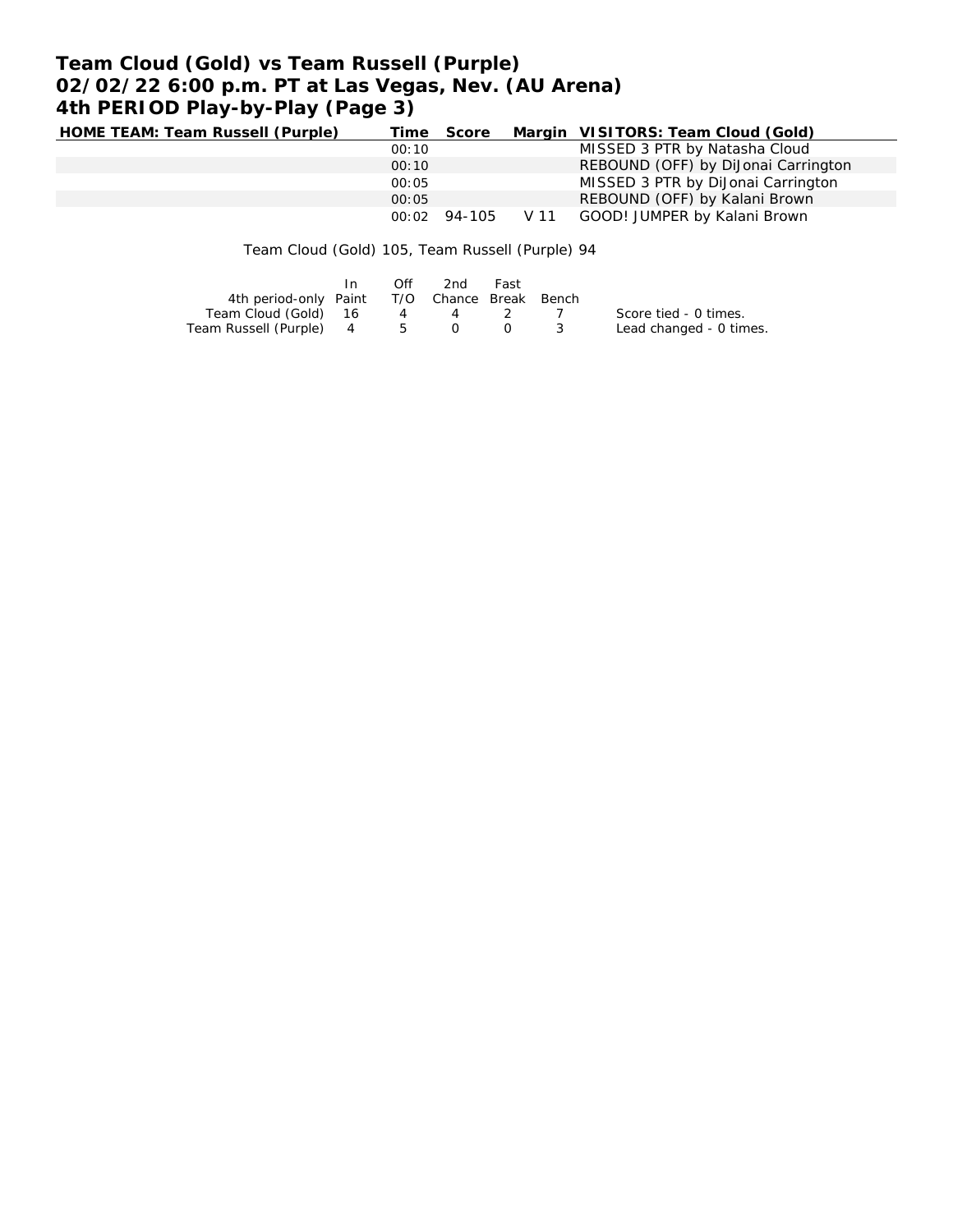## **Official Basketball Box Score -- 1st Period-Only Team Cloud (Gold) vs Team Russell (Purple) 02/02/22 6:00 p.m. PT at Las Vegas, Nev. (AU Arena)**

**Team Cloud (Gold) 18**

|    |                                                                                       |         | Total    | $3-$ Ptr              |         |                | Rebounds     |                |          |                |                |                |          |          |                                  |
|----|---------------------------------------------------------------------------------------|---------|----------|-----------------------|---------|----------------|--------------|----------------|----------|----------------|----------------|----------------|----------|----------|----------------------------------|
| ## | Player                                                                                |         |          | FG-FGA FG-FGA  FT-FTA |         | Off Def        |              | Tot            | PF       | ΤP             | A              | TO             | Blk      | Stll     | Min                              |
| 09 | Natasha Cloud                                                                         | $\star$ | $3 - 4$  | $1 - 1$               | $0 - 0$ | 0              | 3            | 3              |          | 7              | 2              | 2              | 0        |          | 8                                |
| 23 | Laurin Mincy                                                                          | $\star$ | $0 - 1$  | $O - 1$               | $0 - 0$ | $\overline{O}$ | $\mathbf{1}$ | 1 <sub>1</sub> |          | 0              | $\Omega$       |                | $\Omega$ |          | 8                                |
| 24 | Kalani Brown                                                                          | $\star$ | 1-1      | $O-O$                 | $2 - 2$ |                | 1            | $\overline{2}$ | $\Omega$ | 4              |                |                | $\Omega$ |          | 6                                |
| 25 | Lauren Manis                                                                          | $\star$ | 1 - 4    | $0 - 1$               | $0 - 0$ | $\overline{O}$ |              | 1              | O        | $\overline{2}$ | 0              | $\Omega$       | $\Omega$ | $\Omega$ | 5                                |
| 41 | DiJonai Carrington                                                                    | $\star$ | 1 - 4    | $O - 1$               | $1 - 2$ | $\overline{O}$ |              | 1 <sub>1</sub> |          | 3              | $\overline{O}$ | $\overline{2}$ | $\Omega$ |          |                                  |
| 01 | Ty Young                                                                              |         | $0 - 0$  | $0-0$                 | $0-0$   | $\Omega$       | 2            | $\overline{2}$ |          | $\overline{O}$ | $\Omega$       | $\Omega$       | $\Omega$ | $\Omega$ | $\overline{4}$                   |
| 08 | Drew Edelman                                                                          |         | $0 - 1$  | $0-0$                 | $2 - 2$ | 1              | $\Omega$     | 1              | $\Omega$ | 2              | 0              | $\Omega$       | $\Omega$ |          | 2                                |
| 43 | Marjorie Butler                                                                       |         | $0 - 1$  | $0 - 0$               | $0 - 0$ | $\overline{O}$ | $\Omega$     | $\overline{O}$ | $\Omega$ | $\overline{O}$ | $\Omega$       | $\Omega$       | $\Omega$ | $\Omega$ |                                  |
| 92 | Destinee Walker                                                                       |         | $O-O$    | $0-0$                 | $0-0$   | 0              | Ω            | 0              | ∩        | O              | 0              | $\Omega$       | $\Omega$ |          | 5                                |
|    | Team                                                                                  |         |          |                       |         | $\Omega$       | 1            |                |          |                |                |                |          |          |                                  |
|    | <b>Totals</b>                                                                         |         | $6 - 16$ | $1 - 4$               | $5-6$   | $\overline{2}$ | 10           | 12             | 4        | 18             | 3              | 6              | $\Omega$ | 3        |                                  |
|    | FG %:<br>37.5%<br>$6 - 16$<br>3FG %:<br>25.0%<br>$1 - 4$<br>FT %:<br>83.3%<br>$5 - 6$ |         |          |                       |         |                |              |                |          |                |                |                |          |          | Deadball<br>Rebounds<br>$\Omega$ |

### **Team Russell (Purple) 21**

|    |                                                                                           |         | Total    | 3-Ptr         |         | Rebounds      |          |                |    |                |                |               |          |                |                           |
|----|-------------------------------------------------------------------------------------------|---------|----------|---------------|---------|---------------|----------|----------------|----|----------------|----------------|---------------|----------|----------------|---------------------------|
| ## | Player                                                                                    |         |          | FG-FGA FG-FGA | FT-FTA  | Off Def Tot   |          |                | PF | TP             | A              | TO            | Blk      | <b>Stl</b>     | Min                       |
| 06 | <b>Kelsey Mitchell</b>                                                                    | $\star$ | $1 - 3$  | $1 - 1$       | $0 - 0$ |               |          | 2              | Ω  | 3              |                | $\mathcal{P}$ | $\Omega$ | 0              |                           |
| 13 | Mercedes Russell                                                                          | $\star$ | $2 - 5$  | $0 - 0$       | $2 - 2$ | 2             | 2        | $\overline{4}$ |    | 6              | $\Omega$       | O             |          | 0              | $\overline{7}$            |
| 51 | <b>Sydney Colson</b>                                                                      | $\star$ | $0 - 2$  | $O - 1$       | $0 - 0$ | $\mathbf{O}$  | O        | $\mathcal{O}$  | 0  | 0              |                | O             | O        | 0              |                           |
| 54 | Nikki Greene                                                                              | $\star$ | $3 - 4$  | $0 - 0$       | $1 - 1$ | 1             | 3        | $\overline{4}$ | O  | 7              | $\Omega$       | O             | $\Omega$ | 0              | 6                         |
| 90 | MeMe Jackson                                                                              | $\star$ | $0 - 2$  | $0 - 2$       | $0 - 0$ | $\mathcal{O}$ | 0        | $\mathcal{O}$  | 2  | 0              | O              |               | $\Omega$ | 0              |                           |
| 15 | Rebecca Harris                                                                            |         | $0 - 2$  | $0 - 1$       | $0 - 0$ | 1             | 2        | 3              | O  | 0              |                |               | $\Omega$ | 0              | 7                         |
| 22 | Takoia Larry                                                                              |         | $1 - 3$  | $1 - 2$       | $0-0$   | $\mathcal{O}$ | 0        | 0              | 0  | 3              |                | O             | $\Omega$ | 2              |                           |
| 33 | Antoinette Bannister                                                                      |         | $1 - 2$  | $0 - 1$       | $0-0$   | $\Omega$      | $\Omega$ | $\overline{O}$ | 2  | $\overline{2}$ | $\overline{2}$ | $\Omega$      | $\Omega$ |                | 6                         |
|    | Team                                                                                      |         |          |               |         | O             |          |                |    |                |                |               |          |                |                           |
|    | <b>Totals</b>                                                                             |         | $8 - 23$ | $2 - 8$       | $3 - 3$ | 5             | 9        | 14             | 5  | 21             | 6              | 4             |          | 3 <sub>l</sub> |                           |
|    | $FG \%$ :<br>34.8%<br>$8 - 23$<br>3FG %:<br>25.0%<br>$2 - 8$<br>FT %:<br>100.0<br>$3 - 3$ |         |          |               |         |               |          |                |    |                |                |               |          |                | Deadball<br>Rebounds<br>O |

Officials: Jarrett Robinson, Amir Ebrahimi, Brit White Technical fouls: Team Cloud (Gold)-None. Team Russell (Purple)-None. Attendance:

| Score by periods      | 1st | $\vert$ 2nd $\vert$ 3rd $\vert$ 4th |  | Total |
|-----------------------|-----|-------------------------------------|--|-------|
| Team Cloud (Gold)     |     |                                     |  |       |
| Team Russell (Purple) |     |                                     |  |       |

|               | In.   | ∩ff | 2nd                    | Fast             |   |
|---------------|-------|-----|------------------------|------------------|---|
| <b>Points</b> | Paint |     | T/O Chance Break Bench |                  |   |
| 90            | я     | -3  |                        | $\left( \right)$ |   |
| 93            | 10.   | h   |                        | $\left( \right)$ | h |
|               |       |     |                        |                  |   |

Last FG - 90 1st-00:10, 93 1st-00:48. Largest lead - 90 by 5 1st-04:58, 93 by 6 1st-00:48. 90 led for 05:09. 93 led for 32:40. Game was tied for -7:-57. Score tied - 3 times. Lead changed - 1 time.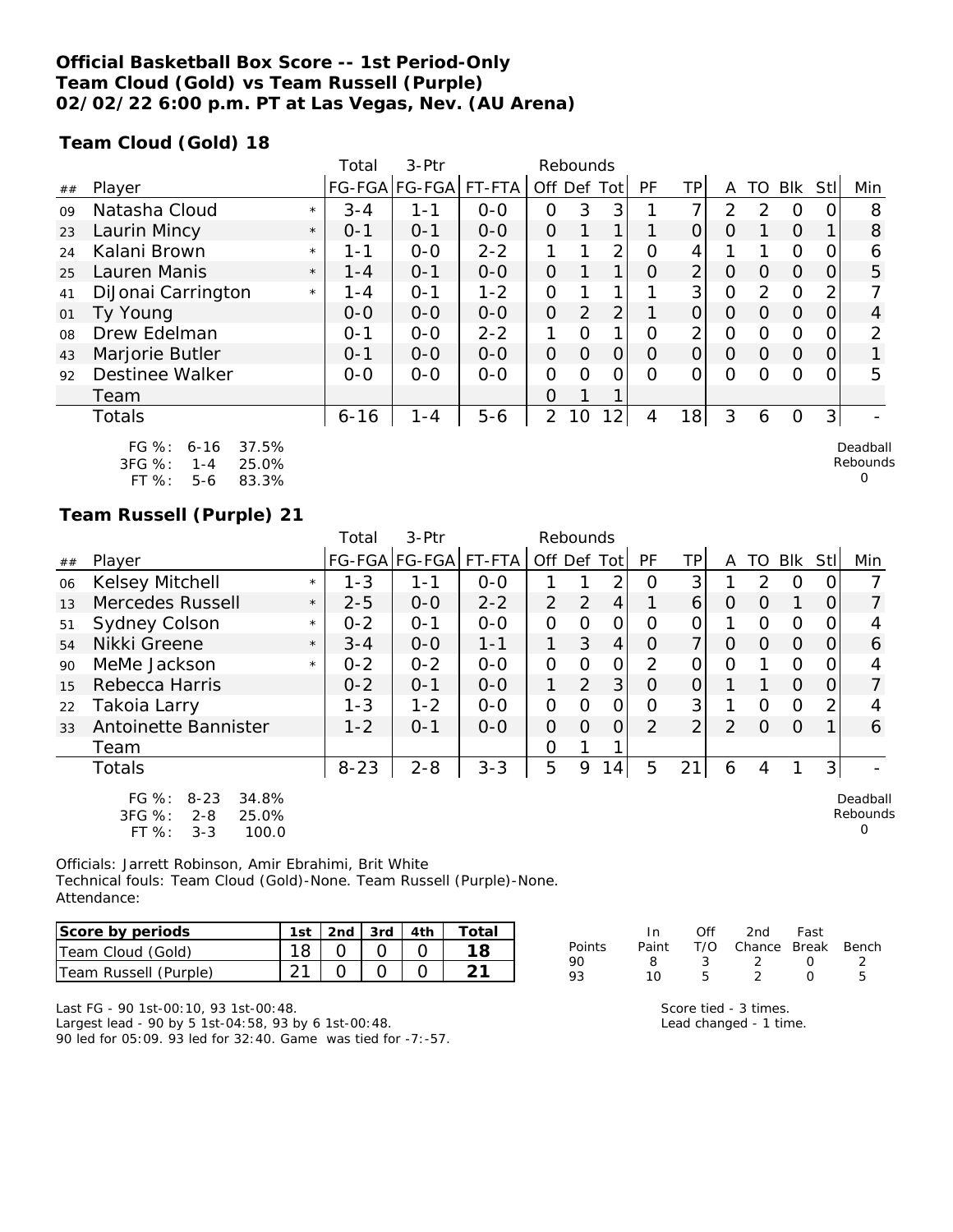## **Official Basketball Box Score -- 2nd Period-Only Team Cloud (Gold) vs Team Russell (Purple) 02/02/22 6:00 p.m. PT at Las Vegas, Nev. (AU Arena)**

**Team Cloud (Gold) 31**

|    |                                                     |         | Total     | 3-Ptr         |         |                | Rebounds |                 |                |                |   |               |                |                |                      |
|----|-----------------------------------------------------|---------|-----------|---------------|---------|----------------|----------|-----------------|----------------|----------------|---|---------------|----------------|----------------|----------------------|
| ## | Player                                              |         |           | FG-FGA FG-FGA | FT-FTA  | Off Def        |          | Totl            | PF             | TP             | A | TO            | Blk            | Stll           | Min                  |
| 09 | Natasha Cloud                                       | $\star$ | $3 - 7$   | $1 - 3$       | $0 - 0$ |                | 2        | 3               | O              | 7              | 5 | $\mathcal{P}$ | $\Omega$       |                | 10                   |
| 23 | Laurin Mincy                                        | $\star$ | $2 - 4$   | $0 - 2$       | $1 - 1$ | $\overline{2}$ | $\Omega$ | $\overline{2}$  | $\Omega$       | 5 <sup>1</sup> | O | O             | $\Omega$       | O              | 8                    |
| 24 | Kalani Brown                                        | $\star$ | $1 - 3$   | $0-0$         | $0-0$   |                |          | 2               |                | ⌒              | 0 | Ω             | 0              |                |                      |
| 25 | Lauren Manis                                        | $\star$ | 1-1       | $0 - 0$       | $0 - 0$ | $\Omega$       |          |                 |                | ⌒              | 1 |               | 1              | Ω              | 5                    |
| 41 | DiJonai Carrington                                  | $\star$ | $3 - 5$   | $1 - 3$       | $0 - 0$ | $\overline{O}$ |          |                 | Ω              | ᄀ              | Ω | Ω             | 0              | O              |                      |
| 01 | Ty Young                                            |         | $1 - 1$   | $0-0$         | $0-0$   | $\overline{O}$ | 3        | 3               | $\overline{0}$ | $\overline{2}$ | 0 | O             | $\overline{0}$ | 2 <sub>1</sub> | 4                    |
| 08 | Drew Edelman                                        |         | $0 - 1$   | $O-O$         | $0-0$   | 1              | O        | 1               | $\Omega$       | O              | 0 | Ω             | 0              |                | 2                    |
| 92 | <b>Destinee Walker</b>                              |         | $2 - 3$   | $2 - 3$       | $0 - 0$ | 1              | $\Omega$ |                 |                | 6              |   |               | $\Omega$       | Ο              | 4                    |
|    | Team                                                |         |           |               |         | 0              | 0        | 0               |                |                |   |               |                |                |                      |
|    | <b>Totals</b>                                       |         | $13 - 25$ | $4 - 11$      | $1 - 1$ | 6              | 8        | 14 <sub>1</sub> | 3              | 31             |   | 4             |                | 3 <sub>l</sub> |                      |
|    | FG %: 13-25<br>52.0%<br>3FG %:<br>36.4%<br>$4 - 11$ |         |           |               |         |                |          |                 |                |                |   |               |                |                | Deadball<br>Rebounds |

FT %: 1-1 100.0

### **Team Russell (Purple) 21**

|    |                                                                                          |         | Total    | $3-Ptr$       |         | Rebounds      |          |                |          |                |          |                  |          |                |                           |
|----|------------------------------------------------------------------------------------------|---------|----------|---------------|---------|---------------|----------|----------------|----------|----------------|----------|------------------|----------|----------------|---------------------------|
| ## | Player                                                                                   |         |          | FG-FGA FG-FGA | FT-FTA  | Off Def Tot   |          |                | PF       | TP             | A        | TO.              | Blk      | StII           | Min                       |
| 06 | Kelsey Mitchell                                                                          | $\star$ | 1-1      | 1 - 1         | $O-O$   | 0             | Ο        | 0              | O        | 3              | O        | 3                | Ο        | O              |                           |
| 13 | Mercedes Russell                                                                         | $\star$ | $2 - 4$  | $0 - 0$       | $2 - 2$ |               | 2        | 3              |          | 6              |          |                  | O        |                |                           |
| 51 | Sydney Colson                                                                            | $\star$ | $0 - 3$  | $O - 1$       | $0 - 0$ | 0             |          |                |          |                |          | O                | $\circ$  | 0              | 10                        |
| 54 | Nikki Greene                                                                             | $\star$ | 1-1      | $0 - 0$       | $0 - 0$ | $\Omega$      | 3        | 3              | $\circ$  | $\overline{2}$ |          |                  | 2        |                |                           |
| 90 | MeMe Jackson                                                                             | $\star$ | $0 - 3$  | $0 - 2$       | $0 - 0$ | 0             | 0        | O              | O        | 0              |          | O                | O        | O.             | 10                        |
| 15 | Rebecca Harris                                                                           |         | $3 - 5$  | $1 - 2$       | $3 - 3$ | $\Omega$      | $\Omega$ | $\overline{O}$ | $\Omega$ | 10             | $\Omega$ | $\Omega$         | $\Omega$ |                | 8                         |
| 33 | Antoinette Bannister                                                                     |         | $0 - 1$  | $0 - 1$       | $O-O$   | 0             | $\Omega$ | $\Omega$       | $\Omega$ | 0              | $\Omega$ | $\left( \right)$ | $\Omega$ | O              | $\mathcal{P}$             |
|    | Team                                                                                     |         |          |               |         | $\mathcal{P}$ | 0        | 2              |          |                |          |                  |          |                |                           |
|    | Totals                                                                                   |         | $7 - 18$ | $2 - 7$       | $5 - 5$ | 3             | 6        | 9              | 2        | 21             | 4        | 5                | 2        | 3 <sup>1</sup> |                           |
|    | 38.9%<br>FG $%$ :<br>$7 - 18$<br>3FG %:<br>$2 - 7$<br>28.6%<br>FT %:<br>100.0<br>$5 - 5$ |         |          |               |         |               |          |                |          |                |          |                  |          |                | Deadball<br>Rebounds<br>O |

Officials: Jarrett Robinson, Amir Ebrahimi, Brit White Technical fouls: Team Cloud (Gold)-TEAM. Team Russell (Purple)-None. Attendance:

| Score by periods      |  | 2nd $\sqrt{3}$ 3rd $\sqrt{4}$ 4th |  |
|-----------------------|--|-----------------------------------|--|
| Team Cloud (Gold)     |  |                                   |  |
| Team Russell (Purple) |  |                                   |  |

|        | In.   | ∩ff | 2nd                    | Fast   |    |
|--------|-------|-----|------------------------|--------|----|
| Points | Paint |     | T/O Chance Break Bench |        |    |
| 90     | 16    |     | Q                      | Δ      | я  |
| 93     | 6     |     |                        | $\cap$ | 10 |

0

Last FG - 90 2nd-00:16, 93 2nd-00:31.

Largest lead - 90 by 12 2nd-05:21, 93 by 6 1st-00:48. 90 led for 29:08. 93 led for -9:-8. Game was tied for 00:00.

| Score tied - 0 times.  |
|------------------------|
| Lead changed - 1 time. |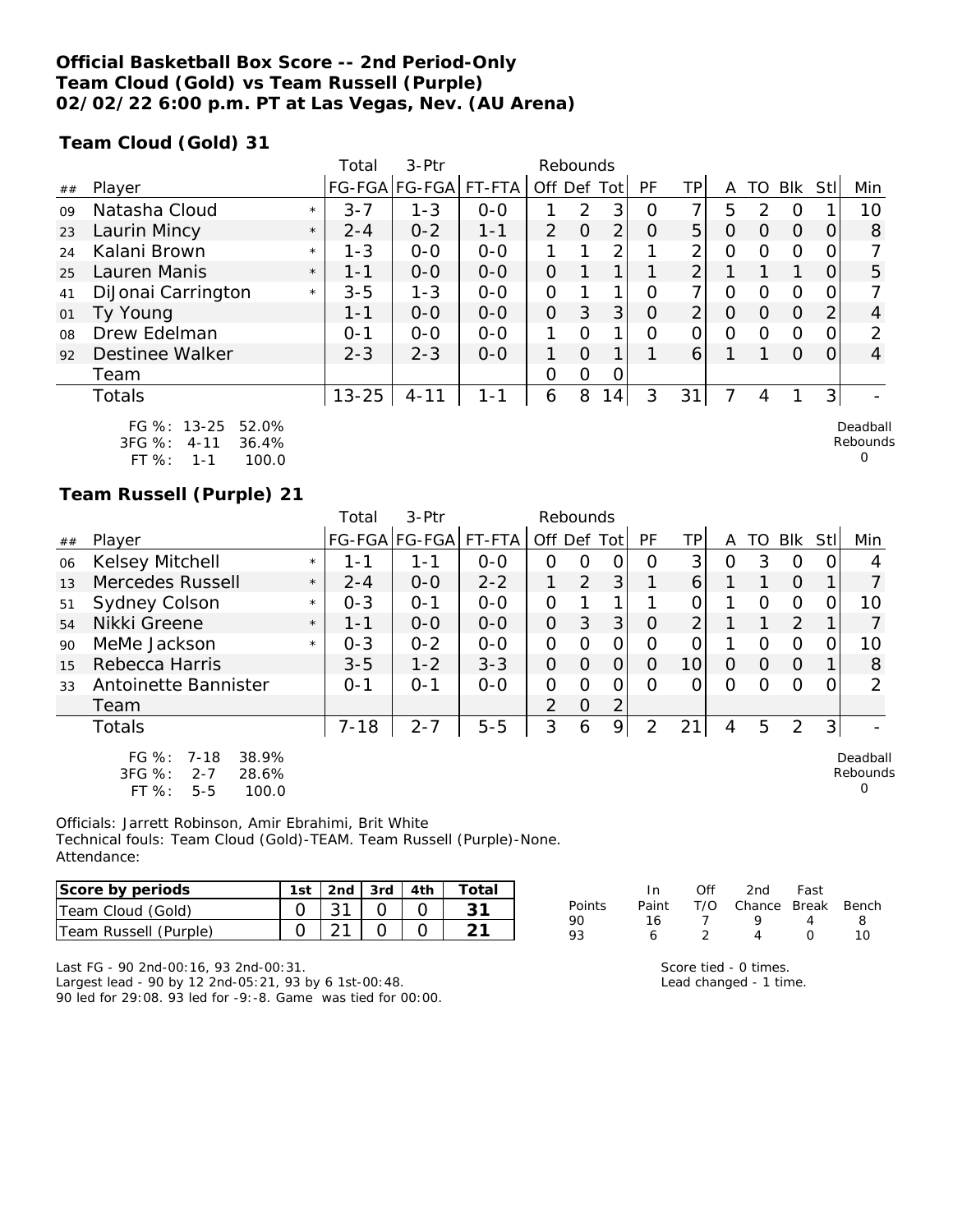## **Official Basketball Box Score -- 3rd Period-Only Team Cloud (Gold) vs Team Russell (Purple) 02/02/22 6:00 p.m. PT at Las Vegas, Nev. (AU Arena)**

**Team Cloud (Gold) 30**

|    |                                                                                       |         | Total    | 3-Ptr         |         | Rebounds       |                |                |           |                 |                |    |                |      |                           |
|----|---------------------------------------------------------------------------------------|---------|----------|---------------|---------|----------------|----------------|----------------|-----------|-----------------|----------------|----|----------------|------|---------------------------|
| ## | Player                                                                                |         |          | FG-FGA FG-FGA | FT-FTA  | Off Def Tot    |                |                | <b>PF</b> | TP.             | A              | TO | Blk            | Stll | Min                       |
| 09 | Natasha Cloud                                                                         | $\star$ | $3 - 3$  | $3 - 3$       | $1 - 2$ | Ο              |                | 1              |           | 10              |                | Ω  | 0              |      | 10                        |
| 23 | Laurin Mincy                                                                          | $\star$ | $1 - 2$  | $0-0$         | $0-0$   | 0              |                | 1              | Ο         | $\overline{2}$  | 0              | 0  | $\Omega$       | O    | 4                         |
| 24 | Kalani Brown                                                                          | $\star$ | 1-1      | $0-0$         | $0-0$   | O              | 0              | 0              | Ω         | 2               | Ο              | Ο  | 0              |      | 2                         |
| 25 | Lauren Manis                                                                          | $\star$ | $0 - 2$  | $0 - 2$       | $2 - 2$ | $\mathcal{O}$  | $\overline{2}$ | $\overline{2}$ | O         | $\overline{2}$  |                | 1. | $\Omega$       |      | 4                         |
| 41 | DiJonai Carrington                                                                    | $\star$ | $2 - 3$  | $O - 1$       | $3 - 3$ | O              | 0              | 0              | O         | 7               | Ο              |    | $\overline{O}$ |      | 5                         |
| 01 | Ty Young                                                                              |         | $0-0$    | $0-0$         | $O-O$   | $\overline{O}$ | $\overline{O}$ | $\overline{O}$ | O         | $\overline{O}$  | $\Omega$       | 0  | $\Omega$       | 0    | 5                         |
| 08 | Drew Edelman                                                                          |         | $0 - 1$  | $0-0$         | $2 - 2$ | $\overline{O}$ |                | 1              | 2         | 2               | 0              |    | $\overline{O}$ |      |                           |
| 35 | Tina Roy                                                                              |         | $1 - 1$  | $1 - 1$       | $0-0$   | $\overline{O}$ | $\overline{O}$ | $\overline{O}$ | $\Omega$  | 3 <sup>1</sup>  | $\overline{O}$ | 0  | $\Omega$       | Ο    | 3                         |
| 36 | <b>Grace Hunter</b>                                                                   |         | $1 - 2$  | $O - 1$       | $O-O$   | 1              | $\Omega$       | 1              | O         | 2               | $\overline{O}$ | 0  | $\Omega$       | 0    | 4                         |
| 92 | Destinee Walker                                                                       |         | $0 - 1$  | $O-O$         | $0 - 0$ | $\mathcal{O}$  | 0              | 0              | $\Omega$  | $\Omega$        | O              | Ω  | $\Omega$       | 0    | $\overline{2}$            |
|    | Team                                                                                  |         |          |               |         | O              | 2              | $\overline{2}$ |           |                 |                |    |                |      |                           |
|    | <b>Totals</b>                                                                         |         | $9 - 16$ | $4 - 8$       | $8 - 9$ | 1              | 7              | 8 <sup>1</sup> | 3         | 30 <sup>2</sup> | 2              | 3  | $\Omega$       | 4    |                           |
|    | FG %:<br>$9 - 16$<br>56.3%<br>3FG %:<br>50.0%<br>$4 - 8$<br>FT %:<br>88.9%<br>$8 - 9$ |         |          |               |         |                |                |                |           |                 |                |    |                |      | Deadball<br>Rebounds<br>0 |

**Team Russell (Purple) 23**

|    |                                                                                     |         | Total     | $3-Ptr$              |         | Rebounds |                |                 |               |                |               |          |          |             |                           |
|----|-------------------------------------------------------------------------------------|---------|-----------|----------------------|---------|----------|----------------|-----------------|---------------|----------------|---------------|----------|----------|-------------|---------------------------|
| ## | Player                                                                              |         |           | FG-FGA FG-FGA FT-FTA |         |          |                | Off Def Tot     | <b>PF</b>     | TP             | A             | TO       | Blk      | <b>Stll</b> | Min                       |
| 06 | Kelsey Mitchell                                                                     | $\star$ | $1 - 2$   | $0 - 0$              | $O-O$   | $\Omega$ | Ω              | 0               | $\mathcal{P}$ | $\overline{2}$ | $\mathcal{P}$ | $\Omega$ | $\Omega$ |             | 8                         |
| 13 | Mercedes Russell                                                                    | $\star$ | $2 - 3$   | $0 - 0$              | $0 - 0$ |          |                | $\overline{2}$  | Ο             | 4              | 0             | 3        | $\Omega$ |             | 9                         |
| 51 | <b>Sydney Colson</b>                                                                | $\star$ | 1-1       | $0 - 0$              | $0 - 0$ | 0        | O              | 0               |               | 2              |               | $\Omega$ | $\Omega$ |             | 3                         |
| 54 | Nikki Greene                                                                        | $\star$ | $2 - 3$   | $0 - 0$              | $0 - 0$ | 0        | $\overline{4}$ | $\overline{4}$  |               | 4              |               | $\Omega$ | $\Omega$ |             | 6                         |
| 90 | MeMe Jackson                                                                        | $\star$ | $1 - 3$   | $1 - 2$              | $0 - 0$ | $\Omega$ | $\Omega$       | 0               |               | 3 <sup>1</sup> | 0             | $\Omega$ | $\Omega$ |             | 6                         |
| 15 | Rebecca Harris                                                                      |         | $0 - 2$   | $0 - 2$              | $0 - 0$ |          |                | $\overline{2}$  | Ο             | $\Omega$       | 3             |          |          |             | 6                         |
| 22 | Takoia Larry                                                                        |         | $1 - 3$   | $1 - 2$              | $0 - 0$ | $\Omega$ | $\Omega$       | 0               | 2             | 3 <sub>l</sub> | 0             | 0        | $\Omega$ |             | 4                         |
| 33 | Antoinette Bannister                                                                |         | $2 - 3$   | $1 - 1$              | $0 - 0$ | 0        | $\Omega$       | 0               | 0             | 5              | 0             | 0        | $\Omega$ |             | 4                         |
|    | Team                                                                                |         |           |                      |         |          |                | 2               |               |                |               |          |          |             |                           |
|    | Totals                                                                              |         | $10 - 20$ | $3 - 7$              | $O-O$   | 3        |                | 10 <sup>1</sup> | 7             | 23             | 7             | 4        |          | 2           |                           |
|    | FG %:<br>$10 - 20$<br>50.0%<br>3FG %:<br>42.9%<br>$3 - 7$<br>FT %:<br>0.0%<br>$O-O$ |         |           |                      |         |          |                |                 |               |                |               |          |          |             | Deadball<br>Rebounds<br>0 |

Officials: Jarrett Robinson, Amir Ebrahimi, Brit White Technical fouls: Team Cloud (Gold)-None. Team Russell (Purple)-None. Attendance:

| Score by periods      | 1st   2nd   3rd   4th |  | Total |
|-----------------------|-----------------------|--|-------|
| Team Cloud (Gold)     |                       |  |       |
| Team Russell (Purple) |                       |  |       |

Last FG - 90 3rd-01:15, 93 3rd-00:47. Largest lead - 90 by 19 3rd-01:35, 93 by 6 1st-00:48. 90 led for 10:00. 93 led for 00:00. Game was tied for 00:00.

| -In |   |                |     |                                          |
|-----|---|----------------|-----|------------------------------------------|
| 4   | 8 | $\overline{2}$ | 4   |                                          |
| 12  |   |                |     | R                                        |
|     |   |                | Off | 2nd Fast<br>Paint T/O Chance Break Bench |

Score tied - 0 times. Lead changed - 0 times.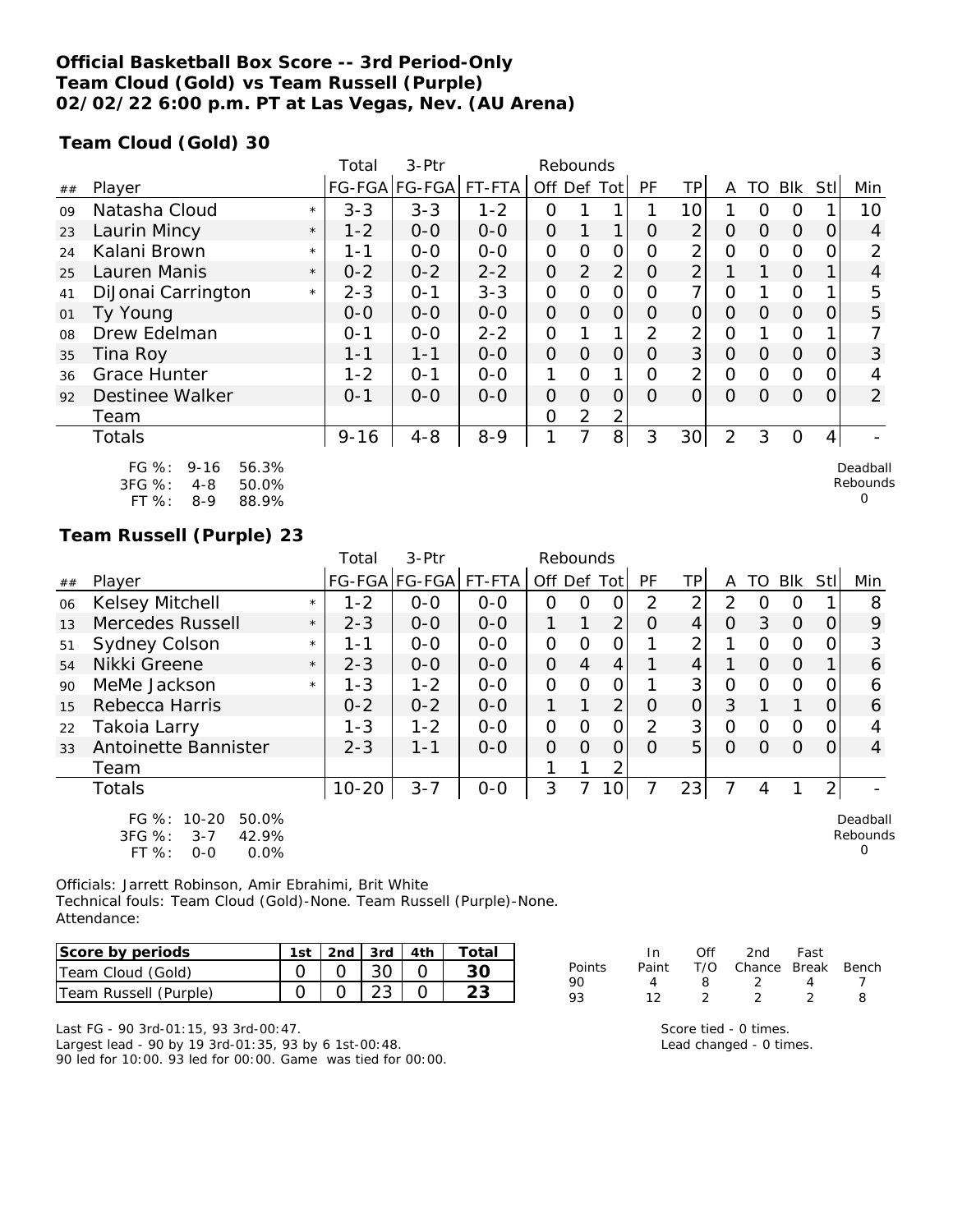## **Official Basketball Box Score -- 4th Period-Only Team Cloud (Gold) vs Team Russell (Purple) 02/02/22 6:00 p.m. PT at Las Vegas, Nev. (AU Arena)**

**Team Cloud (Gold) 26**

|    |                               | Total     | $3-Ptr$       |         |                | Rebounds       |                |               |                |                |          |            |                |                |
|----|-------------------------------|-----------|---------------|---------|----------------|----------------|----------------|---------------|----------------|----------------|----------|------------|----------------|----------------|
| ## | Player                        |           | FG-FGA FG-FGA | FT-FTA  | Off Def Tot    |                |                | <b>PF</b>     | TP             | A              | TO       | <b>BIK</b> | Stll           | Min            |
| 09 | Natasha Cloud<br>$\star$      | $3 - 6$   | $0 - 3$       | $O - O$ | 0              | O              | $\mathcal{O}$  | Ο             | 6              | 0              | O        | O          | 0              |                |
| 23 | Laurin Mincy<br>$\star$       | $0 - 1$   | $0 - 0$       | $0 - 0$ | 0              | $\overline{O}$ | $\overline{O}$ | $\Omega$      | $\Omega$       | 2              |          | $\Omega$   | 0              | 10             |
| 24 | Kalani Brown<br>$\star$       | $4 - 4$   | $0 - 0$       | $1 - 1$ | $\overline{2}$ |                | 3              | 2             | 9              |                |          | 0          |                |                |
| 25 | Lauren Manis<br>$\star$       | $0 - 0$   | $0 - 0$       | $0 - 0$ | O              |                | 1              | $\Omega$      | O              | $\Omega$       | O        | $\Omega$   |                | 4              |
| 41 | DiJonai Carrington<br>$\star$ | $2 - 4$   | $0 - 2$       | $O-O$   | 1              | $\Omega$       | $\mathbf{1}$   | 3             | 4              | $\mathcal{P}$  |          | 0          | 1              | 10             |
| 01 | Ty Young                      | $2 - 3$   | $1 - 1$       | $0 - 0$ | 0              | $\Omega$       | $\Omega$       | $\mathcal{P}$ | 5              | $\circ$        | $\Omega$ | $\Omega$   | 0              | 4              |
| 08 | Drew Edelman                  | 1-1       | $0 - 0$       | $0 - 0$ | O              |                | 1              | 2             | $\overline{2}$ | $\overline{O}$ | O        | 0          | 0              | 3              |
| 92 | Destinee Walker               | $O - 1$   | $0 - 0$       | $0 - 0$ | $\overline{O}$ | $\Omega$       | $\Omega$       | $\Omega$      | $\overline{O}$ | $\Omega$       | $\Omega$ | $\Omega$   | 0              | $\overline{2}$ |
|    | Team                          |           |               |         |                |                | 2              |               |                |                |          |            |                |                |
|    | Totals                        | $12 - 20$ | $1 - 6$       | $1 - 1$ | 4              | 4              | 8 <sup>1</sup> | 9             | 26             | 5              | 4        | 0          | 3 <sub>l</sub> |                |
|    | FG %: 12-20<br>60.0%          |           |               |         |                |                |                |               |                |                |          |            |                | Deadball       |

| FU 70.    |     | 12-20 00.070 |
|-----------|-----|--------------|
| 3FG %:    | 1-6 | 16.7%        |
| FT $\%$ : | 1-1 | 100.0        |

### **Team Russell (Purple) 29**

|    |                                                        |         | Total    | 3-Ptr                |           |                | Rebounds |                |                |           |                |               |            |                |                      |
|----|--------------------------------------------------------|---------|----------|----------------------|-----------|----------------|----------|----------------|----------------|-----------|----------------|---------------|------------|----------------|----------------------|
| ## | Player                                                 |         |          | FG-FGA FG-FGA FT-FTA |           | Off Def        |          | Tot            | PF             | <b>TP</b> | A              | TO            | <b>Blk</b> | Stl            | Min                  |
| 06 | Kelsey Mitchell                                        | $\star$ | $2 - 5$  | $0 - 2$              | $5 - 5$   | Ο              |          |                | Ω              | 9         |                | $\mathcal{P}$ | O          |                | 9                    |
| 13 | Mercedes Russell                                       | $\star$ | $0 - 1$  | $O-O$                | $4 - 4$   | 1              |          | $\overline{2}$ |                | 4         | Ο              |               | $\Omega$   | O              | 8                    |
| 51 | <b>Sydney Colson</b>                                   | $\star$ | $2 - 2$  | 1 - 1                | $O - O$   | 0              |          | 1              | $\overline{2}$ | 5         | 2              | Ω             | $\Omega$   |                | 9                    |
| 54 | Nikki Greene                                           | $\star$ | $O-O$    | $0 - 0$              | $0 - 0$   | 0              | 0        | O              |                | 0         | 0              | $\Omega$      | 1          | O              | 6                    |
| 90 | MeMe Jackson                                           | $\star$ | $2 - 3$  | $2 - 3$              | $2 - 2$   | 0              |          | 1              | 0              | 8         | 0              | 0             | $\Omega$   | Ω              | 9                    |
| 15 | Rebecca Harris                                         |         | 1-1      | $0 - 0$              | $1 - 2$   | 0              | O        | 0              | Ο              | 3         | 0              | O             | $\Omega$   | 0              | 4                    |
| 22 | Takoia Larry                                           |         | $O-O$    | $0-0$                | $0-0$     | 0              | O        | 0              | 0              | 0         | $\overline{O}$ | $\Omega$      | $\Omega$   | 0              | $0+$                 |
| 33 | Antoinette Bannister                                   |         | $0 - 0$  | $0 - 0$              | $0 - 0$   | $\overline{O}$ | $\Omega$ | $\Omega$       | Ο              | 0         | 0              | O             | $\Omega$   | 0              | $0+$                 |
| 63 | <b>CC Andrews</b>                                      |         | $0-0$    | $O-O$                | $0-0$     | 0              | $\Omega$ | O              | Ω              | 0         | $\Omega$       | $\Omega$      | $\Omega$   | Ω              | $O +$                |
| 69 | Antoinette Thompson                                    |         | $0 - 0$  | $0 - 0$              | $0-0$     | 0              | $\Omega$ | O              | Ω              | 0         | Ω              | Ω             | $\Omega$   | Ω              | $0+$                 |
|    | Team                                                   |         |          |                      |           | 0              | 0        | O              |                |           |                |               |            |                |                      |
|    | <b>Totals</b>                                          |         | $7 - 12$ | $3 - 6$              | $12 - 13$ | 1              | 4        | 5 <sub>1</sub> | 4              | 29        | 3              | 3             |            | 2 <sub>1</sub> |                      |
|    | $FG \%$ :<br>58.3%<br>7-12<br>3FG %:<br>50.0%<br>$3-6$ |         |          |                      |           |                |          |                |                |           |                |               |            |                | Deadball<br>Rebounds |

3FG %: 3-6 50.0% FT %: 12-13 92.3%

Officials: Jarrett Robinson, Amir Ebrahimi, Brit White Technical fouls: Team Cloud (Gold)-TEAM. Team Russell (Purple)-None. Attendance:

| Score by periods      | 1st |  | 2nd $\sqrt{3}$ 3rd $\sqrt{4}$ 4th $\sqrt{2}$ | Total |
|-----------------------|-----|--|----------------------------------------------|-------|
| Team Cloud (Gold)     |     |  |                                              |       |
| Team Russell (Purple) |     |  |                                              |       |

Last FG - 90 4th-00:02, 93 4th-00:17. Largest lead - 90 by 19 3rd-01:35, 93 by 6 1st-00:48. 90 led for 00:00. 93 led for 00:00. Game was tied for 00:00.

| Points | In.<br>Paint | Off | 2nd<br>T/O Chance Break Bench | Fast             |   |
|--------|--------------|-----|-------------------------------|------------------|---|
| 90     | 16           | Δ   |                               | - 2              |   |
| 93     |              | h   | $\sqrt{ }$                    | $\left( \right)$ | ર |
|        |              |     |                               |                  |   |

Rebounds 0

1

Score tied - 0 times. Lead changed - 0 times.